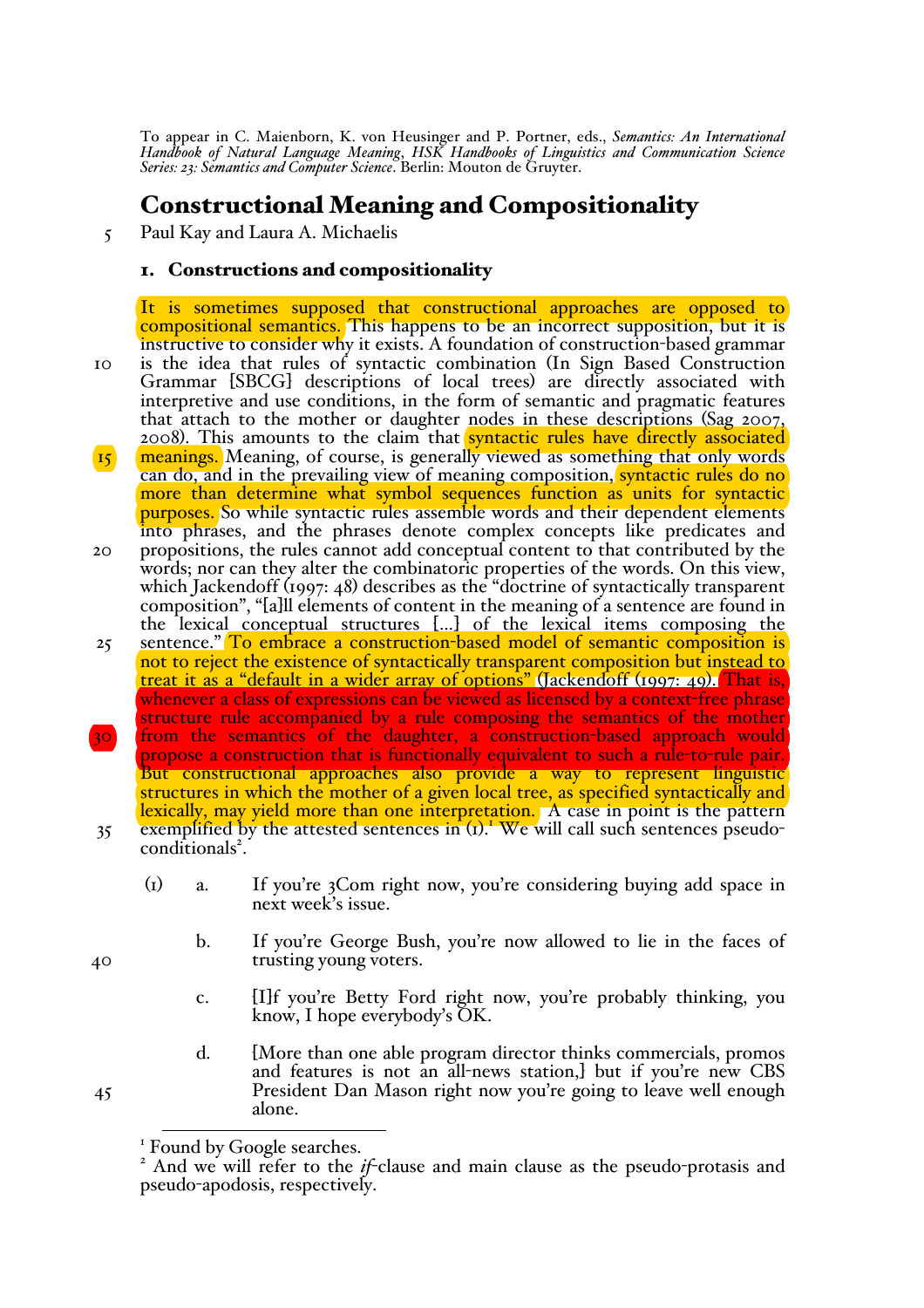Example (2) shows that the pseudo-apodosis, like a true apodosis, can be extended beyond the bounds of the initial sentence.

(2) If you are George W. Bush and this vending machine represents Iraq, you 50 keep putting money into the machine. When you have none left and it is obvious to all rational persons that trying again is not going to result in a different outcome, you borrow more and keep going.<sup>3</sup>

Syntactically the sentences in  $(i)$  and the first sentence in  $(i)$  appear to be ordinary conditional sentences like (3).

55 (3) If you're pleased with the outcome, you may feel like celebrating.

But the sincere speaker of the **protasis** of an ordinary conditional sentence does not hypothesize a patently impossible state of affairs, while the *if*-clauses of (1-2) appear to pose the manifest impossibility that the addressee is identical to 3Comm, Betty Ford/ George Bush/ Dan Mason/ etc.<sup>4</sup> Of course that is not what 60 is being said in (1-2). Exactly what is being said is difficult to pin down with certitude. The syntactic form is roughly given by  $(4)$ .

(4) If you are  $x, p(x)$ .

The semantics seems to assert the **proposition** expressed by  $p(x)$ , qualified in different examples by a number of different illocutionary forces or speaker 65 attitudes. In any case, no hypothetical situation is posed; it appears that a categorical judgment is expressed (possibly hedged or epistemically qualified in some way) and the subject of that judgment is not the addressee but the person identified as *x*; *e.g.*, example (2) is clearly about George Bush, not about the consequences of a hypothetical identity between George Bush and the addressee. 70 Pseudo-conditionals have the same form as (one type of) vanilla conditional but

entirely distinct semantics.

If the grammar accords to a sentence a different interpretation from what could be built up piece by piece from its words and constituent phrases, syntactically transparent compositionality scores this as an instance of non-75 compositionality. As such, the pseudo-conditional pattern could appropriately be called an idiom, but, as numerous **proponents** of construction-based approaches have observed, idiomaticity is not the same thing as inflexibility (Nunberg et al. 1994, Fillmore et al. 1988, Michaelis and Lambrecht 1996, Culicover 1999). The pseudo-conditional pattern is evidently a productive one, and an adequate

80 grammar must describe the interpretive and combinatorial constraints that define it. In a construction-based grammar, the pseudo-conditional sits on a cline of idiomaticity (or generality) of expressions, somewhere between tightly bound idioms and fully productive processes. A construction grammar models this continuum with an array of constructions of correspondingly graded generality

85 (Kay and Fillmore 1999, Sag 2008). Doing so requires many more rules of composition than are countenanced in most non-constructional approaches roughly as many as there are constructions listed in an (ideal) traditional grammar. A construction-based grammar sees nothing special about any part of the syntactic structure of sentences like  $(r-2)$ ; the syntax of  $(r-2)$  is the same as the 90 syntax of (3)—that of a common, garden-variety conditional sentence. But the

<sup>&</sup>lt;sup>3</sup> Political examples have not been selected to express political opinions. It is easier to search for examples containing familiar names and unfavorable public comments on prominent politicians apparently outnumber favorable ones. <sup>4</sup>

Alternatively, the second-person pronoun *you* in pseudo-conditionals can be taken to be the colloquial impersonal *you*. In either case, a pseudo-protasis does not genuinely pose a hypothetical state of affairs.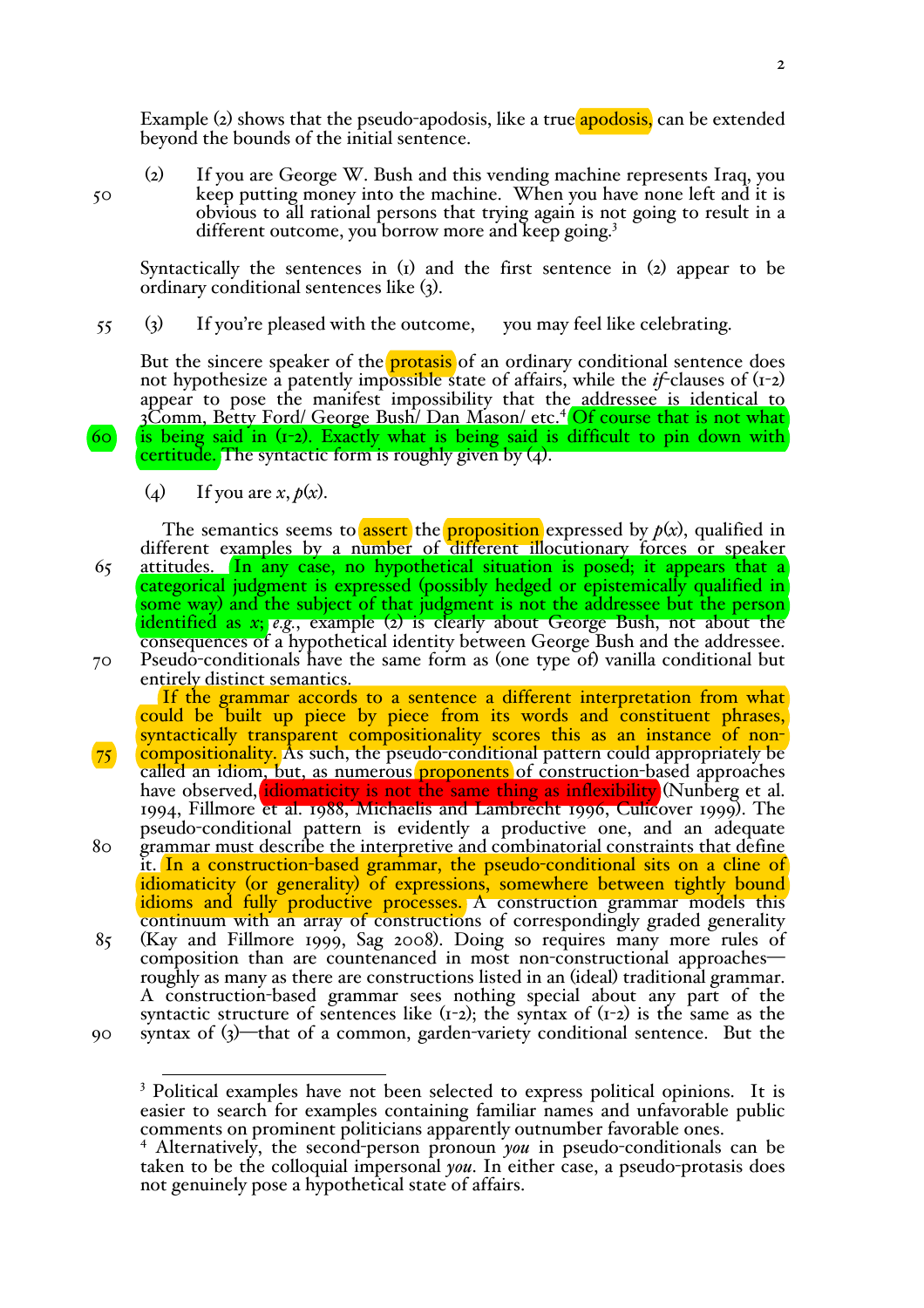3

meaning is different.<sup>5</sup> So one posits a special construction with the syntax of a vanilla conditional, constrained as in  $(4)$ , but with a semantic form unlike that of an ordinary conditional: a hedged categorical judgment is expressed—one whose subject is not denoted in the pseudo-protasis.

95 The pseudo-conditional is exemplary of our purposes because the existence of this, and analogous, interpretive affordances appear to undermine one of the foundational assumptions of syntactically transparent composition, as expressed by the following quote (from the online *Stanford Encyclopedia of Philosophy*):

 $(5)$  "If a language is compositional, it cannot contain a pair of non-<br>100 synonymous complex expressions with identical structure and pairwise synonymous constituents" (Szabó (2007)

If we use Szabó's diagnostic, the existence of pseudo-conditionals entails either that English is not compositional or that pseudo-conditionals are syntactically distinct from ordinary present-tense conditionals. A view of compositionality this 105 narrow also presumably necessitates different syntactic analyses for any pair of readings attached to sentences in the large class illustrated by (6-7). Each such sentence yields both an idiomatic and a composed interpretation:

- (6) My yoga instructor sometimes pulls my leg.
- (7) I'm afraid he's going to spill the beans.
- 110 A constructional approach welcomes a single syntactic analysis in all of these cases and posits constructions in the case of the idiomatic readings that attach semantic interpretations directly to certain relatively complex syntactic objects. In short, constructional approaches recognize as instances of compositionality cases in which two different meanings for the same syntactic form are licensed by 115 two different collections of form-meaning licensers, i.e., by two different collections of constructions.<sup>6</sup> Construction-based grammars are nevertheless compositional in a quite usual sense: if you know the meanings of the words and you know *all* the rules that combine words and phrases into larger formal units, while simultaneously combining the meanings of the smaller units into the 120 meanings of the larger ones, then you know the forms and meanings of all the larger units, including all the sentences.<sup>7</sup> Constructional approaches tend to pay special attention to the fact that there are many such rules, and especially to the rules that assign meanings to complex structures. And such approaches do not draw a theoretical distinction between those rules thought to be of the 'core' and 125 those considered 'peripheral'. Constructional approaches to grammar assume that
- accounting for *all* the facts of a language as precisely as possible is a major goal, if

 <sup>5</sup> No argument springs readily to mind that the pseudo-conditional reading of (1-2) is derivable by conversational implicature. For present purposes, we will assume there is none.

 $^6$  As we will discuss later, some constructional approaches (e.g., SBCG) recognize certain purely syntactic patterns as constructions in their own right. In a multiple inheritance hierarchy, these syntactic structures are linked to differing semantic values at lower levels of the hierarchy. For example, Fillmore 1996 argues in favor of treating subject-auxiliary inversion as a purely syntactic type, linked at lower levels to polar question semantics (*Did they leave?*), counterfactualprotasis semantics (*Had you been there*), etc.

<sup>&</sup>lt;sup>7</sup> The 'bottom-up' procedural language used here is intended only heuristically. Most constructional approaches are explicitly or implicitly declarative and constraint based, notwithstanding the tempting metaphorical interpretation of *construction* as denoting the building of big things out of little things.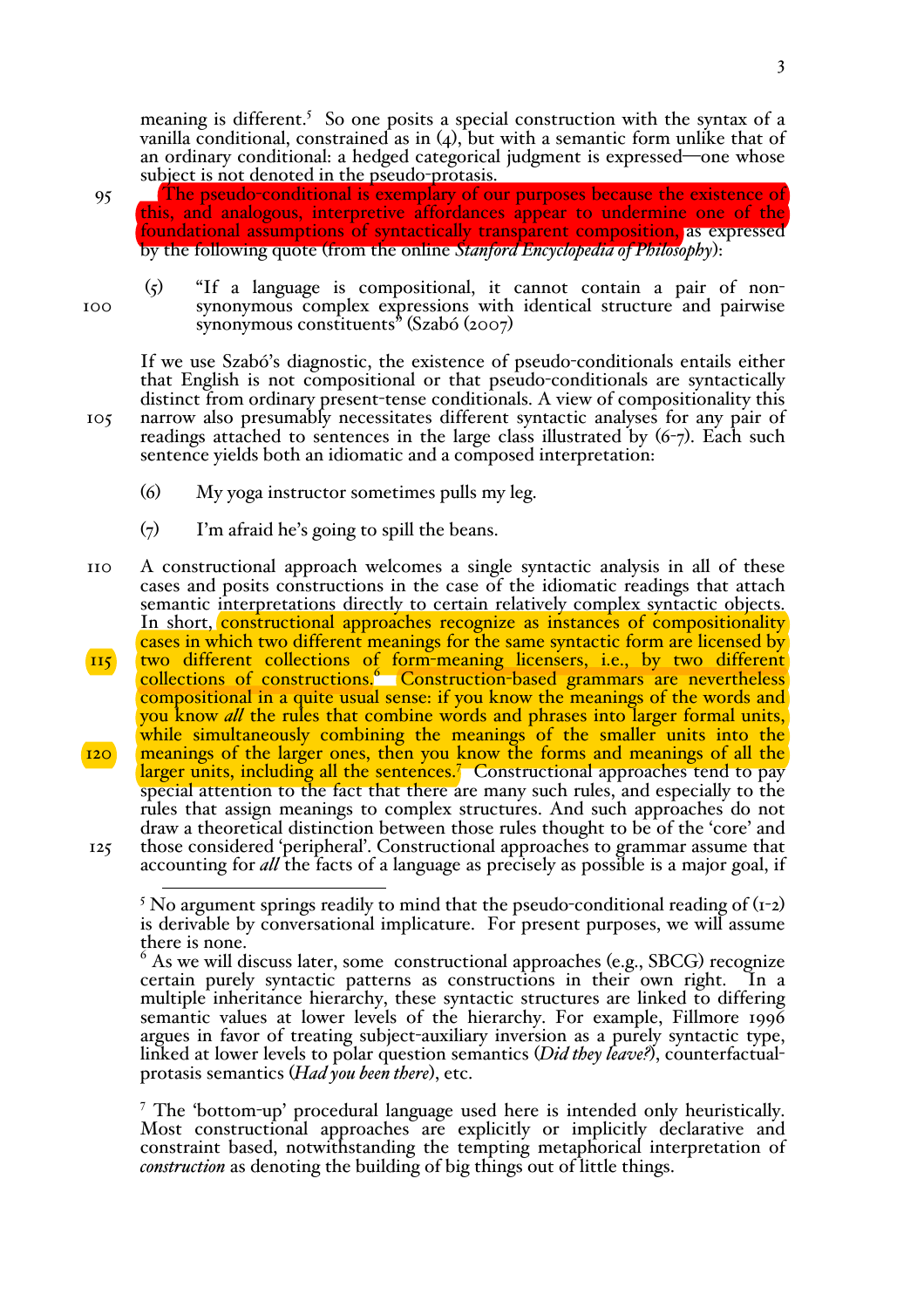not the major goal, of scientific linguistics.<sup>8</sup> In the remainder of this article, we will examine <mark>how and what constructions mean.</mark> Section 2 focuses on the continuum of idiomaticity alluded to above. Section 3 surveys the range of

130 constructional meanings. Section 4 outlines the constructional approach to model-theoretic and truth-conditional meaning. In section 5, we focus on argument-structure constructions of the kind proposed by Goldberg (1995, 2006). In section 6, we describe the relationship between constructional meaning and conventional implicature. Less commonly recognized illocutionary forces 135 expressed by constructions are discussed in Section 7. Section 8 treats the relationship between constructions and metalinguistic operators, as discussed by Kay (1997), among others. In section 9 we will discuss constructional accounts of the discourse-syntax interface, with particular attention to the assignment of prosodic peaks. Section 10 contains brief concluding remarks.

#### 140 2. Continuum of idiomaticity

Related to the less restrictive view of compositionality is the recognition that there exists a gradient of *idiomaticity* to-productivity stretching from frozen idioms, like *the salt of the earth, in the doghouse*, and *under the weather* on the one hand to fully productive rules on the other, *e.g.,* the rules licensing *Kim blinked (*the 145 Subject-Predicate Construction) or *ate oranges, ready to leave,* and *in the kitchen* (the Head-Complement Construction). Several examples discussed below occupy intermediate points on this scale.

At one end of the scale we find expressions like *right away, as of* [requiring a date or time expression as complement]*, by and large, cheek by jowl,* which are not 150 only entirely fixed as regards their lexical makeup but also exhibit idiosyncratic syntax. Somewhat less idiosyncratic are expressions with fixed lexical makeup that exhibit syntax found elsewhere in the language, such as *a red herring, carrying coals to Newcastle,* and *water under the bridge.<sup>9</sup>* Close behind these come idioms that

9 Fillmore, Kay and O'Connor (1988: 504) follow Makkai (1972) in pointing out that many idiomatic expressions are no less idiomatic for being merely 'encoding' idioms. That is, someone who knows everything about the language except a particular encoding idiom may be able to decode that idiom on a first hearing, while still not knowing that the expression is a standard way of expressing that meaning. Examples of encoding idioms that are not decoding idioms are expressions like *twist* NP'*s arm*, *as for* [when preceding a topic-resuming NP], *rock the boat* or the French *de vive voix* ('orally in person', as against in writing; lit. 'of

<sup>&</sup>lt;sup>8</sup> One can in fact view construction-based theories of syntax as upholding standards of grammar coverage that the original proponents of generative grammar have abandoned, as they have sought to reduce the theory's dependence on linguistic facts: "A look at the earliest work from the mid-1950s will show that many phenomena that fell within the rich descriptive apparatus then postulated, often with accounts of no little interest and insight, lack any serious analysis within the much narrower theories motivated by the search for explanatory<br>adequacy, and remain among the huge mass of constructions for which no<br>principled explanation exists—again, not an unusual concomitant of progress"<br> consider the loss of insightful and interesting accounts a mark of progress and thus far mostly unrequited. Moreover, whether *narrower* properly describes the relation between the Minimalist Program, for example, and, say, the construction-based version of Head Driven Phrase Structure Grammar of Ginzburg and Sag (2000) is itself open to question. It can plausibly be argued that a formal theory, such as that of Ginzburg and Sag, is *ipso facto* "narrower" than an informal one, such as the Minimalist Program, by virtue of the fact that formalism imposes a limit on potential predictions.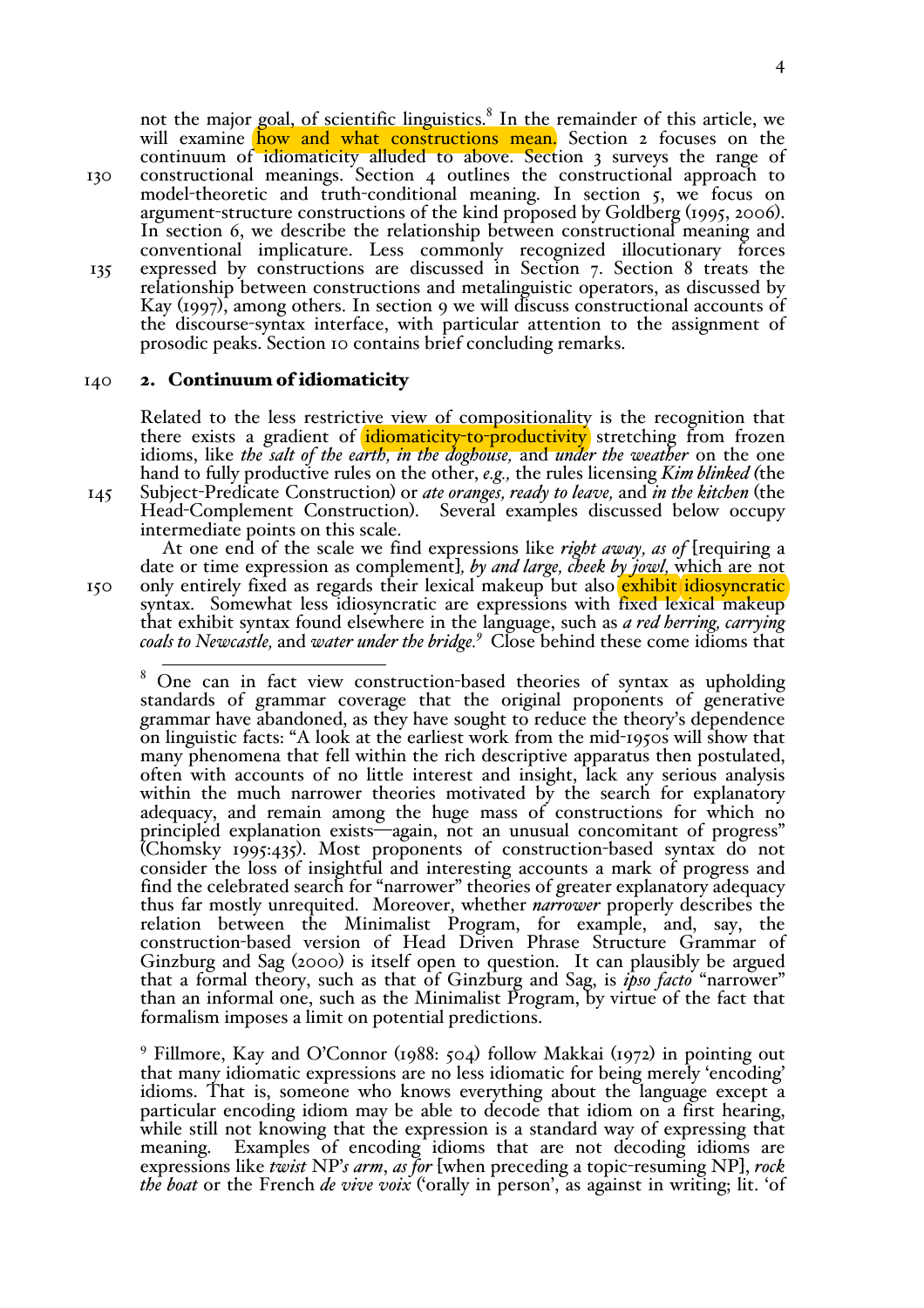allow morphological inflection or minor syntactic alteration such as 155 *kick/kicks/kicked/kicking the bucket*. More productive than these are idioms with partially fixed lexical membership. Examples include the [*Watch* NP[ACC] VP[bse]] pattern that occurs in a sentence like "I've taught you well, now *watch you/\*yourself beat me."*

- Many subtypes of idioms fit in this category: among others, VP idioms with 160 fixed verb and controlled or uncontrolled pronominal argument (8), VP idioms with variable object (9), the rare subject idioms (10). Note in the case of (10c) that the idiom (construction) specifies interrogative form but does not specify main-clause syntax versus that of embedded question.
	- (8) a. blow one's nose
- 165 b. blow someone's mind
	- (9) a. slip someone a Mickey
		- b. give someone the slip
	- (10) a. The world has passed someone by.
		- b. Someone's time is up.
- 
- 170 c. Where does someone get off?/I wonder where someone gets off.

Nunberg et al. (1994) demonstrate that VP idioms behave in ways that are explicable if they have compositional properties—that is, if their parts map oneto-one to the parts of their paraphrases. In particular, they argue, the rarity of subject idioms, exemplified in (10), follows from the fact that the arguments of 175 verb-headed idioms, even when lexically animate, denote inanimate entities, as

evidenced by the second arguments of the expressions *let the cat out of the bag*, *throw the baby out with the bath water*, *take the bull by the horns*. Since subject arguments tend to be interpreted as agents, and therefore as animates, it stands to reason that so few idiomatic expressions constrain the subject role. In addition,

- 180 they argue, differences in the degree of syntactic flexibility exhibited by VP idioms can be attributed to differing degrees of (sometimes metaphorically based) semantic compositionality, where flexibility includes the availability of a passive paraphrase (e.g., *The beans were spilled*, as against \**The bucket was kicked*) and the felicity of nominal modification, as in the attested example *Clinton and McCain*
- 185 *both have much larger, more repugnant skeletons in their closet* (retrieved from Google), as against, e.g., \**He blew some ludicrous smoke*. Crucially, the type of semantic transparency that Nunberg et al. see as driving syntactic flexibility cannot be equated with the existence of a general semantic motivation for the VP idiom, e.g., one involving metaphor or metonymy. For example, the expression *chew the*
- 190 *fat* describes the jaw motions associated with talking, while the expression *drop the ball* presumably evokes the metaphor LIFE IS A GAME. Neither expression, however, maps in a one-to-one fashion to its literal paraphrase (which we presume to be 'converse' and 'fail', respectively). Accordingly, neither expression exhibits syntactic flexibility: \**The fat was chewed*, \**He dropped an important ball*. Because 195 semantically transparent VP idioms must combine with constructions like passive and modification, they require a compositional representation, as verbs with partially lexically filled valence lists.

An example of an idiom, or construction, which is both defined largely syntactically and also contains a significant amount of specified lexical material is

living voice'). In other words, idioms include not only expressions that are not interpretable by a naïve speaker but also as expressions that a naïve speaker would not know to use.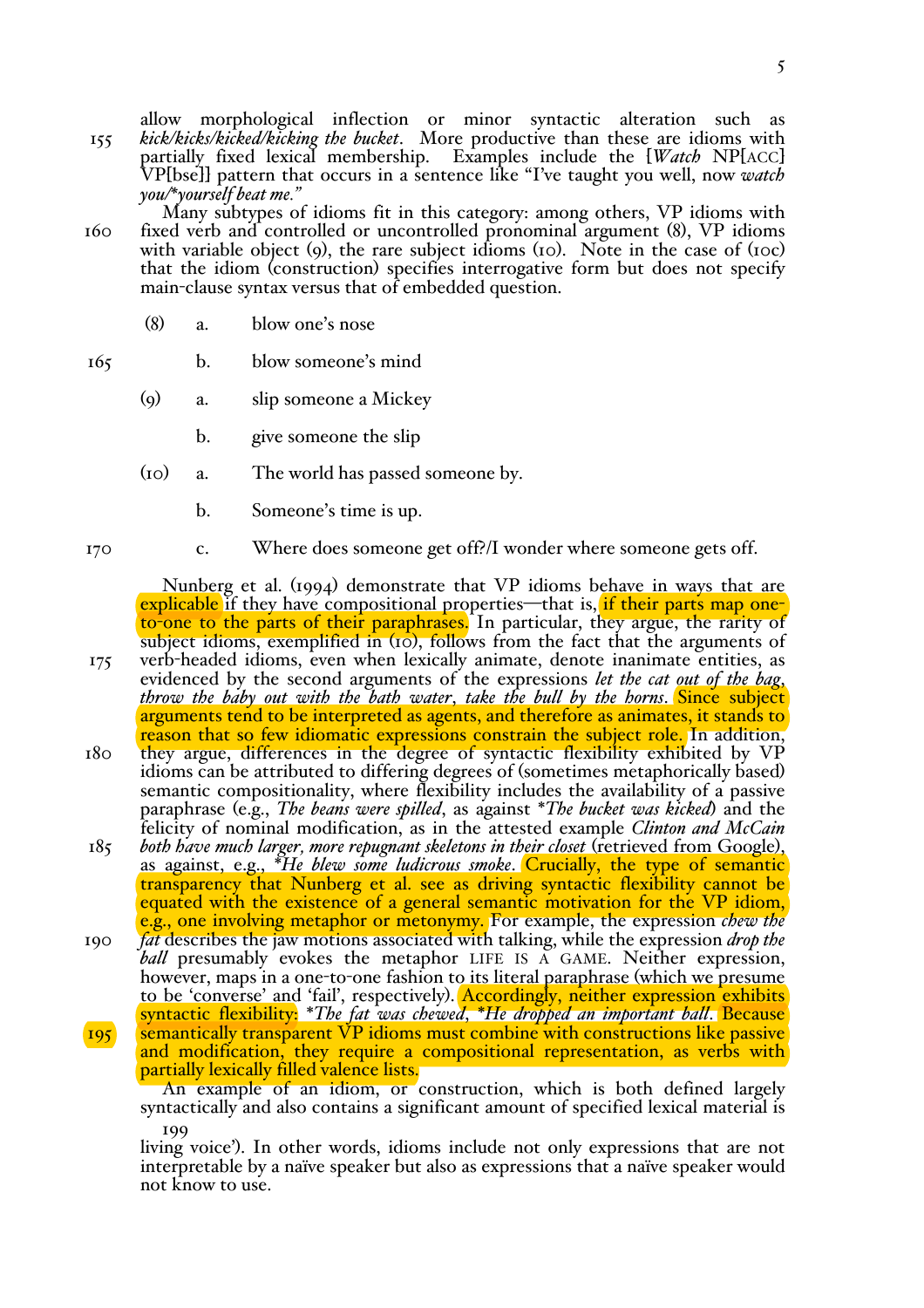- 200 Nominal Extraposition, an exclamatory construction studied by Michaelis and Lambrecht (1996) and exemplified by the attested cases in  $(II)$ :
	- (11) a. It's amazing the people you see here. (Michaelis and Lambrecht 1996: 215, (1a))
- b. It was terrible, really, the joy I took at the notion of skunking 205 Pigeyes. (Michaelis and Lambrecht 1996: 215, (1e))
	- c. It's staggering the number of books that can pile up. (Michaelis and Lambrecht 1996: 215, (1g)

The syntax of the construction is roughly as summarized in (12):

- $(I_12)$  *It BE* AP  $\left[\frac{N}{N}$ *the* CN.
- 210 Michaelis and Lambrecht argue that Nominal Extraposition, in contrast to the superficially similar pattern right-dislocation pattern, has a nonreferential subject  $(invariantly *it*)$  and a focal rather than topical post-predicate NP. The pattern qualifies as an idiomatic pattern on the basis both of its syntax (adjectives do not qualifies as an idiomatic pattern on the basis both of its syntax (adjectives do not otherwise license non-oblique complements) and its semantics: the post-predicate
- 215 NP is metonymically construed as referring to a scalar parameter, e.g., the number or variety of people seen in  $(11a)$ .

Moving onward toward purely formal idioms, we encounter the much discussed Correlative Conditional (or, equivalently, Comparative Correlative), exemplified in  $(i3)$ :

220 (13) The more I drink the better you look.

The only lexically specified elements in the Correlative Conditional are the two tokens of *the*, which only coincidentally have the form of the definite article: these forms are in fact reflexes of Old English instrumental-case demonstratives (Michaelis 1994a). With the exception of idiomatic comparative expressions like

225 *the better to see you with* and *all the more reason to*, the word *the* serves as a degree marker only in the Correlative Conditional (Borsley 2004, Culicover and Jackendoff 1999, Fillmore, Kay and O'Connor 1988, Fillmore 1986).

Finally, when no lexical material is encountered in an idiom, we have entered the realm of minor syntactic patterns. Well-known examples include the 230 Incredulity Construction (Akmajian 1984, Lambrecht 1990), as exemplified in (14), and the conjunctional conditional. The latter construction, exemplified in (15), expresses a range of comissive speech acts (Culicover 1970, Cornulier 1986).

- $(i<sub>4</sub>)$  Him get first prize?!
- (15) a. One more beer and I'm leaving.
- 235 b. Bouges pas ou je tire! ('Don't move or I'll shoot!')

license canonical statements, imperatives, questions of many different types (Ginzburg and Sag 2000), ordinary noun phrases, head complement phrases, etc. is a small one. A close look at the variety of constructions in English—and presumably in many, if not all, other languages reveals, not a dichotomy between <sup>240</sup> presumably in many, if not all, other languages reveals, not a dichotomy between core and peripheral constructions, but a gradient of fully fixed to fully productive patterns of phrase kinds of phrase. The semantics of constructions is the semantics to be discovered along the full length of this gamut.

The step from these relatively special-purpose syntactic patterns to those that

## 3. Kinds of constructional meanings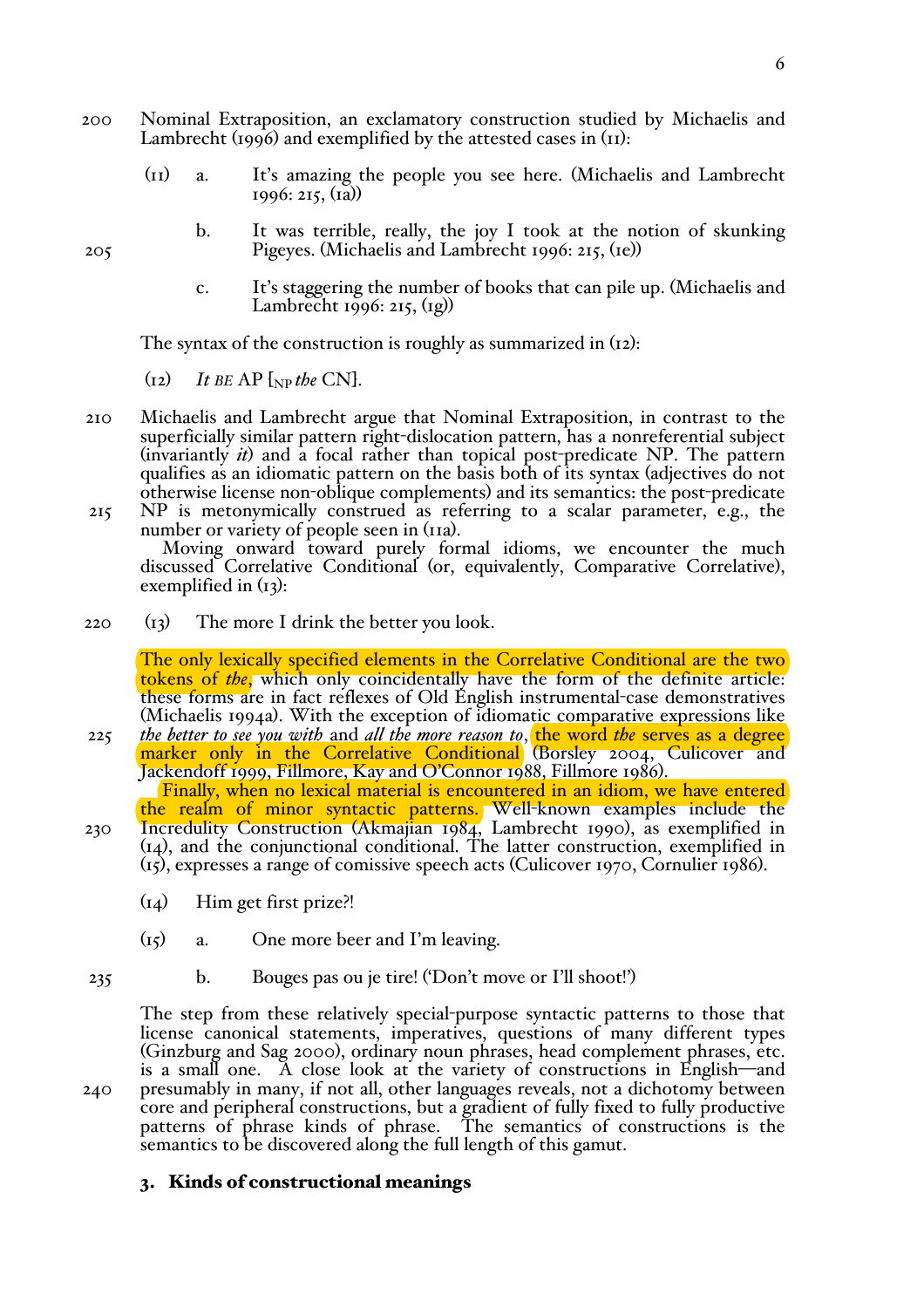- 245 Probably any kind of meaning that occurs can be the semantic contribution of a construction. The classification implied in the following list is intended to be neither definitive nor exhaustive.
- (i) Literal meaning in general, especially that concerned with the truth conditions of statements and the straightforward interpretations of 250 questions and imperatives: the kind of meaning that formal semantics has traditionally been primarily concerned with.<br>Argument structure in particular.
	-
	-
- (ii) Argument structure in particular. (iii) Conventional implicatures, or pragmatic presuppositions. (iv) Less commonly recognized illocutionary forces, as in the incredulity 255 construction (14) or the construction that announces an observed incongruity and requests an explanation for it (as in, e.g., *What are you doing smoking?)*
- (v) Metalinguistic comments, as in metalinguistic negation (e.g., *It's not good, it's great!)* or the metalinguistic comparative (e.g., *He's more*  260 *annoying than dangerous*.)

#### 4. Model-theoretic and truth-conditional meaning

Normally, a construction specifies a syntactic configuration, usually (in some constructional approaches, always) a local tree, consisting of a mother node and one or more daughter nodes.<sup>10</sup> The construction also specifies how the semantics 265 of the daughters are combined to produce to semantics of the mother, and what additional semantics, if any, is contributed by the construction itself. Current Sign-Based Construction Grammar (Sag 2007 2008, Fillmore et al. in prep.) uses a modified form of Minimal Recursion Semantics (Copestake et al. 2005), but constructional approaches in general are not constrained to any particular 270 semantic theory, formal or informal. A fully developed formal analysis of the semantics and syntax of a very wide range of English interrogative clauses is given in Ginzburg and Sag (2000). That work represents perhaps the most extended formal fragment of any grammar that deals in full detail with both the syntactic and semantic phenomena of a large domain, as well as the exact specifics of their 275 interrelations. As such it presents arguably the fullest available concrete demonstration of the principle of compositionality. Ginzburg and Sag implement the notion of construction in the formal device of typed feature structures (briefly 'types') organized as a multiple inheritance hierarchy. This enables them to build a hierarchy of types, with initially separate syntactic and 280 semantic branches, which however are mixed and matched by virtue of multiple inheritance into hybrid syntactico-semantic types that pair structure and meaning. These hybrid types are intended as fully explicit implementations of the traditional notion of a construction as a conventional (specifically, grammatical) association of form and meaning. This 400+ page, tightly written 285 treatise contains too much material to be summarized here, but some idea of the coverage—if not the novel semantic theory of interrogatives—can be given by the leaves (maximal subtypes) of the hierarchy of interrogative clauses, which present fully explicit constructions specifying the syntax and semantic of the six major types of interrogative clauses given in (16), plus the thirteen subtypes suggested by 290 multiple examples.

(16) a. polar interrogative clause: Did Kim leave?

<sup>&</sup>lt;sup>10</sup> To simplify the present discussion, we will assume all constructions are limited to local trees. This is the approach of Sign-Based Construction Grammar This is the approach of Sign-Based Construction Grammar (SBCG). See Sag 2007, 2008 and Fillmore et al. (in prep.). For recent precursors approaches of Kay and Fillmore 1999, Kay 2002, 2005, Michaelis and Lambrecht 1996 and Michaelis 2004.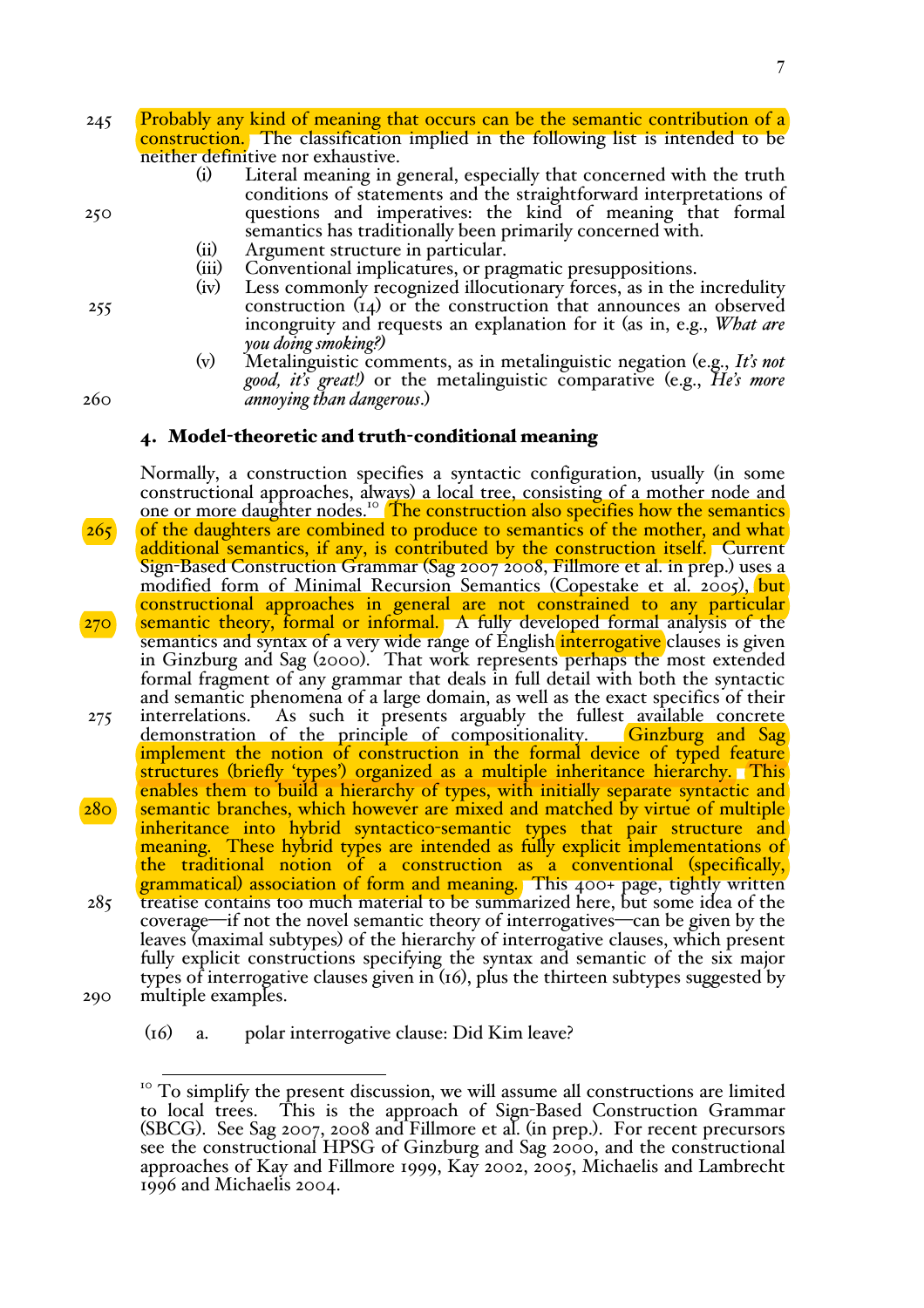- b. non-subject wh interrogative clause: *What did Kim see? [I wonder] what Kim saw*
- c. subject wh interrogative clause: *Who left? [I wonder] who left*

- 295 d. reprise [i.e., echo] interrogative clause: *You saw WHO? Did I see WHO? Go WHERE? You're leaving?*
	- e. direct in-situ interrogative clause: *You saw WHO? Kim saw Sandy?*
	- f. sluiced interrogative clause: *Who? I wonder who.*
- 300 Ginzburg and Sag (2000) present separate constructions specifying the full syntax and semantics of each of these thirteen interrogative-clause types, as well as the complex interrelations of the various syntactic and s inherit. Sag (2008) generalizes the Ginzburg and Sag analysis by analyzing the interrogative patterns in (16) as subtypes of the <mark>head-filler construction,</mark> along 305 with other constructions that license long-distance dependencies, including topicalization, *wh*-exclamatives, relative clauses and the clauses of the biclausal correlative conditional discussed in section 2 above. Sag of these clause types exhibits an extraction dependency between a clause-initial filler phrase and a gap in the clausal head daughter, there are several parameters 310 of variation that distinguish these types from one another, including: the type of the filler (i.e., whether it contains a *wh-*element and, if so, of what kind), the possible syntactic categories of the filler daughter, the semantics and/or syntactic category of the mother and the semantics and/or syntactic category of the head daughter. He shows that each of the five subtypes of the filler-gap construction 315 imposes a distinct condition: the filler daughter of a topicalized clause must contain no distinguished element (*wh*-phrase or *the*-phrase), *wh*-interrogative, *wh*relative, and *wh*-exclamative clauses each require the filler daughter to contain a distinct type of *wh*-element and the filler of a *the*-clause must contain the definite degree marker *the*. Paralleling these syntactic differences are semantic and 320 discourse-pragmatic differences; for example, while interrogative clauses denote propositional functions, exclamatory clauses like *What a nice person Sandy is* denote 'facts' (presupposed propositions). Because the type descriptions that define constructions in this system can involve any combination of syntactic, semantic and use conditions, the model can incorporate types that have even more specific 325 formal, interpretive and pragmatic constraints than those just discussed. These
	- types include the interrogative construction illustrated in  $(\frac{1}{2})$ :
		- $(r_7)$  a. What's this fly doing in my soup?
			- b. What's this scratch doing on the table?
			- c. Can you tell me what this scratch is doing on my favorite table?
- 330 What makes the construction undeniably idiomatic is that it is a *why* question that takes the form of a *what*-question. At the same time, as Kay and Fillmore (1999) demonstrate, the pattern partakes of many semantic regularities. First, the predication expressed by Y is applied to x in the standard way that any (oneplace) predicate is applied to its argument, resulting in the proposition  $\|Y(x)\|$ ; it is <sup>335</sup> this proposition, *e.g.,* 'There's a fly in my soup', that is subject to the special, explanation-seeking illocutionary force. Second, within the Y constituent, the semantics is assembled according to the familiar rules for assembling the semantics of prepositional phrases  $(r_7)$ , adjective phrases  $(18a)$ , gerundial clauses (18b), and predicational noun phrases (18c):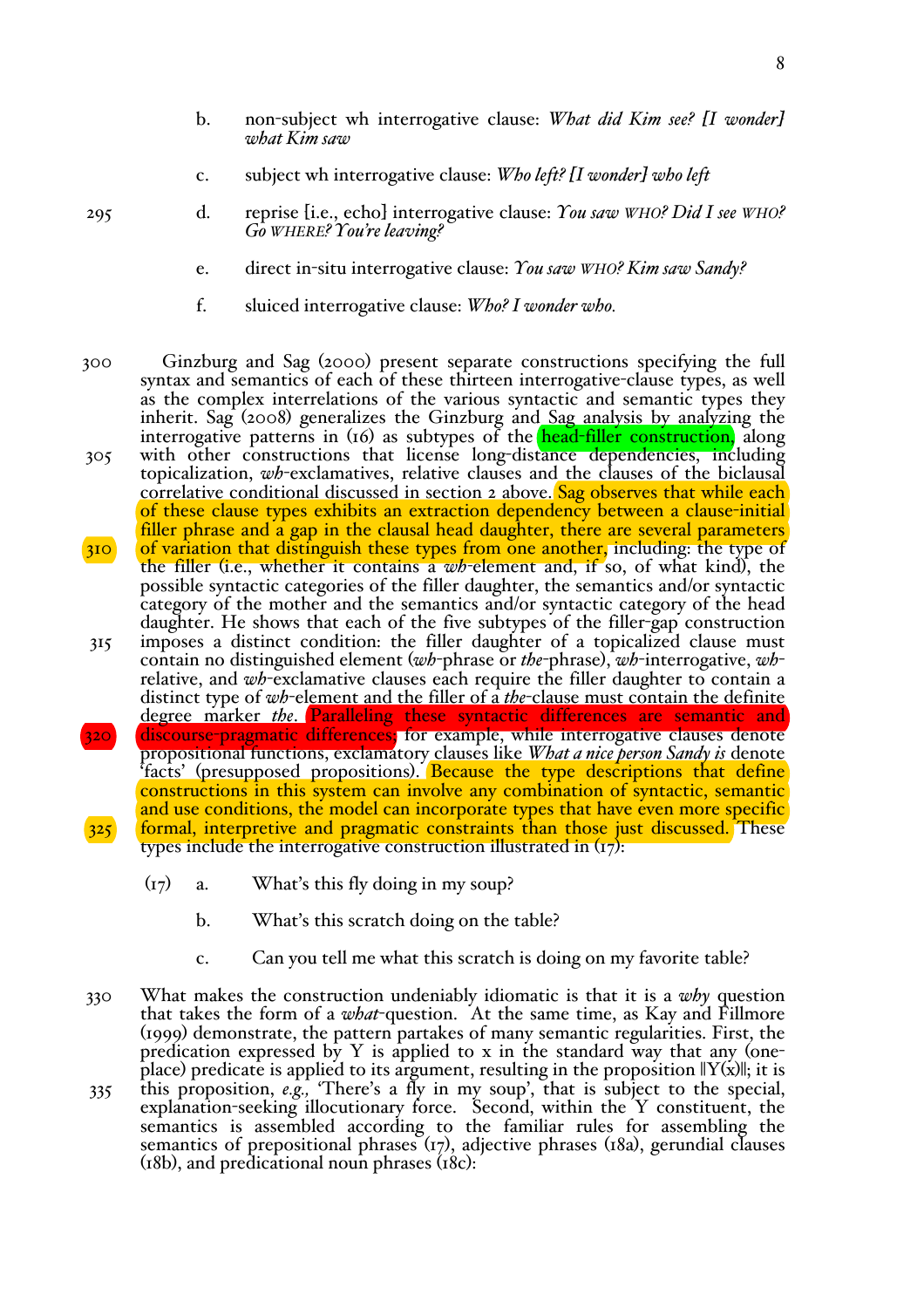- 340 (18) a. What are you doing stark naked?
	- b. What was he doing running for office?
	- c. What's she doing only the runner up?

So sentences exemplifying the WXDY construction seamlessly interweave the semantic structures of the familiar constructions involved, *e.g.,* those that license 345 the Y predicate, non-subject *wh*-interrogatives (main clause with inverted head daughter or embedded with canonical order), together with a unique illocutionary force. Constructional approaches recognize the responsibility to account in a compositional way for the meanings of wholes in terms of the meanings of their parts and the rules of combination, that is, the constructions.

# 350 5. Argument structure

The principal contribution of constructional approaches to the semantics of argument structure has been the thesis that **patterns** of argument structure (argument-structure constructions) exist independently of lexical, argument-<br>taking predicators. Adele Goldberg has been the leading exponent of this view<br>(see, e.g., Goldberg 1995, 2006, and also Fillmore and Kay 1993, Ka <sup>355</sup> (see, e.g., Goldberg 1995, 2006, and also Fillmore and Kay 1993, Kay 2005, Michaelis 2004). Among the argument-structure constructions proposed by

- Goldberg are the Caused Motion Construction, the *Way* Construction and the Ditransitive Construction<sup>11</sup>. The Caused Motion Construction is motivated by examples like (19-22):
- 360 (19) a. They laughed him off the stage.
	- b. \*They laughed him.
	- (20) a. Frank sneezed the tissue off the table.
		- b. \*Frank sneezed the tissue.
	- (21) a. The kids swam the logs upstream.
- 365 b. \*The kids swam the logs.
	- (22) a. Frank squeezed the ball through the crack.
		- b. Frank squeezed the ball.

In (19-20) the verb can be used intransitively (not illustrated above) but cannot be used transitively without the path expression (as shown in the b versions). In  $(21)$ 370 the verb also cannot be used transitively without the path expression and cannot be used intransitively either. In (22) the verb can be used intransitively but does not have a motion-causing meaning when so employed. Clearly, the verb itself does not license the path  $\overline{PPs}$  in (19-22), so something else must. Goldberg posits a Caused Motion Construction, an independent argument-structure construction 375 (ASC), as the licenser. This construction adds the notion of caused motion to the semantics of the verb and the preposition. Gawron (1985, 1986) and others had argued that pragmatic inference is sufficient to complete the picture in the interpretation of, e.g., (20) by adding to the explicitly expressed propositions that (1) Frank sneezed and (2) the tissue found itself off the table and (3) the pragmatic

<sup>&</sup>lt;sup>11</sup> Kay (2005) prefers the term "Recipient Construction" because his analysis provides a construction for the 'dative moved' property of a verbal valence sufficiently abstract to operate with both active and passive mood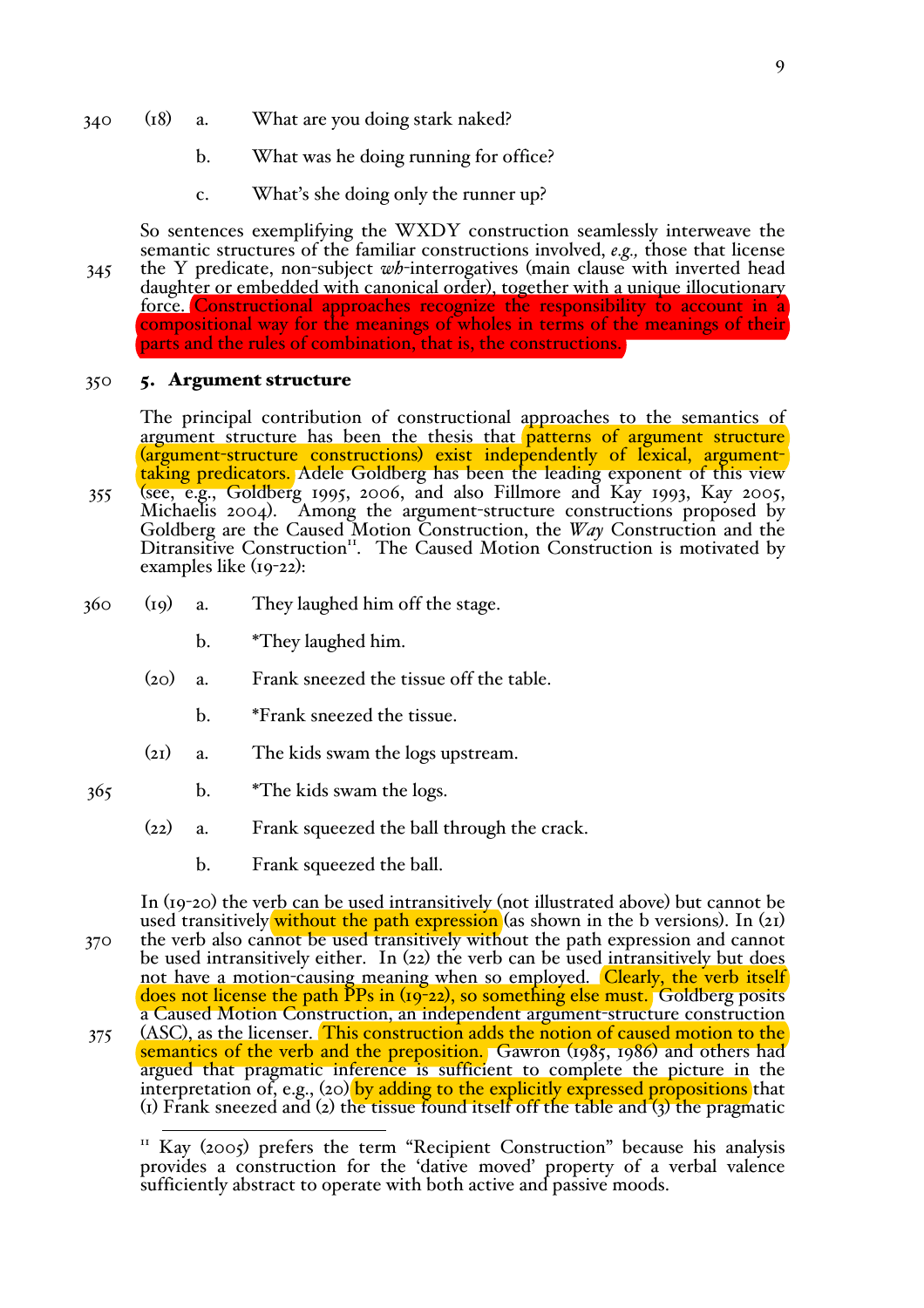380 inference that Frank's sneezing must have caused the tissue to find itself off the table.

Goldberg's counterarguments include the observation that many languages don't permit this kind of construction, owing to the prohibition against the manner and fact-of-motion event components in verb-framed languages 385 (Goldberg 1995: 155, citing Talmy 1985) and the observation that some of the criticism is based on the confusion of merely decoding idioms with true encoding idioms—the latter requiring representation in the grammar because they are not deducible from anything else in the grammar. Kay (2005) acknowledges<br>Goldberg's main point: that something has to be added to the grammar to license

- 390 the path expressions, but suggests that both agentive transitivizing constructions and path adjunct constructions are independently required to derive (23b) and (23c), respectively, from (23a). He argues that if an independent Caused Motion Construction is posited, the analysis attributes to (23d) a spurious ambiguity.
	- (23) a. The top was spinning.
- 
- 395 b. Kim was spinning the top.
	- c. The top was spinning off the table.
	- d. Kim was spinning the top off the table.

Kay also argues that the proposed Caused Motion Construction overgenerates, presenting examples like those in (24):

- 400 (24) a. \*He bragged her to sleep.(Cf. *He bored her to sleep*)
	- b. \* The storm raged the roof off the house. (cf. *The storm tore the roof off the hous*e)

While this argument provides an alternative analysis for examples like (22), it does not provide an account for examples like (20-22), in which there is no 405 independent active transitive version of the verb.

The *Way* construction, exemplified in (25) provides a straightforward (although

<sup>12</sup> The argument against the Caused Motion Construction becomes somewhat fractionated at this point, taking various views on the troublesome examples. Example (19) can be seen as semi-lexicalized; compare (i)

(i) ??They snored him off the stage.

According to this argument, (19) participates in a pattern of coinage that is not productive synchronically, like the pattern exemplified by the metaphorical comparatives *heavy as lead, light as a feather, old as the hills/Methuselah, happy as a lark*  and *easy as pie.* But there are those who argue that such patterns of coinage, although not productive synchronically, should nevertheless be considered constructions of the language and included in the grammar. The argument against the Caused Motion Construction holds that tokens like (19-23) are analogical, nonce creations, not licensed by the grammar. Again, there does not seem to exist convincing evidence either for or against the nonce-creation view. Examples of this kind occur relatively rarely (an observation that supports the nonce-creation view) but with a relatively wide variety of verbs (an observation that undermines it); they sound strained or poetic to proponents of the nonce-creation view but (apparently) less so to advocates of the Caused Motion Construction. Whether or not it is decided that English contains a Caused Motion Construction, Goldberg's larger claim that caused-motion phenomena motivate the existence of ASCs, which expand the semantic and syntactic valences of verbs, appears sound.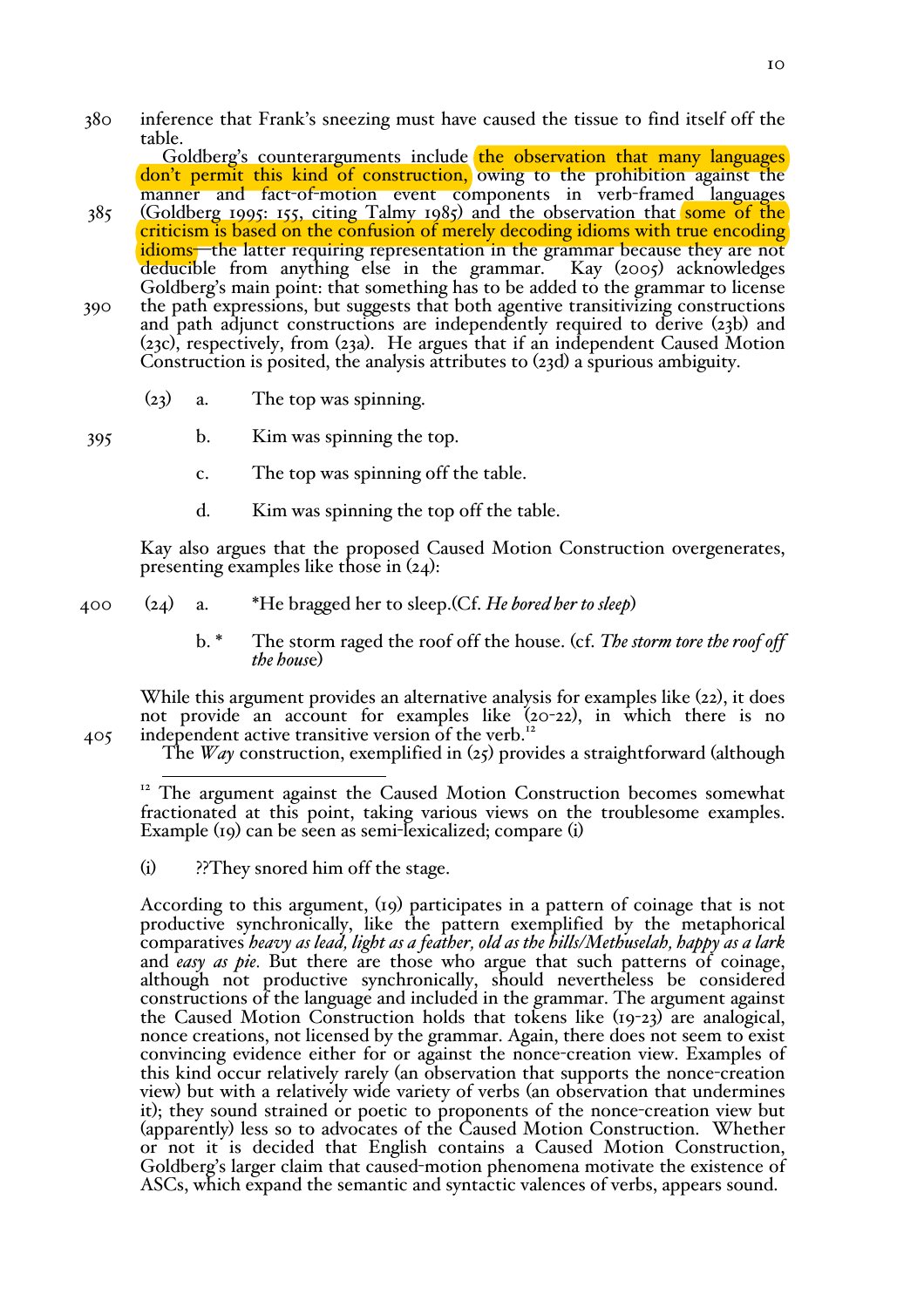not necessarily simply analyzed) example of an ASC (Goldberg 1995: 202ff, Levin and Rapoport 1988, Jackendoff 1990):

(25) a. She was hacking her way through the brush, when...

- 410 b. He whistled his way home.
	- c. \*He whistled her way home.

The construction requires an intransitive verb (or a transitive verb used intransitively, such as *eat* or *drink*) and adds to its valence a NP that occurs in what is normally object position—but which does not passivize to subject—and 415 an additional phrase of any syntactic category denoting a path or destination.<br>The pseudo-object NP is determined by a possessive pronoun that is coconstrued with the subject. One is inclined to dub this NP a pseudo-object because it cannot co-occur with an object, as illustrated in  $(26)$ :

- (26) a. She entertained her way into café society.
- 420 b. \*She gave parties her way into café society.

In all cases the path or destination predicate is interpreted as predicated of the denotatum of the subject. Hence the denotatum of the subject is understood as moving either to a destination or along a path (or both). Thus in (25a) 'she' was traveling through the brush and in (25b) 'he' got home. In examples like (25a) the 425 type of eventuality denoted by the verb is interpreted as providing a means that enables the movement (along the path or to the destination), overcoming some presupposed obstacle or other difficulty. The presumption of difficulty explains the sort of contrast exemplified in  $(27)$ , according to which ordinary verbs of locomotion require a special context that provides an image of difficulty to sound

- 430 acceptable in such sentences.
	- (27) a. ??She walked her way home.
		- b. ??She swam her way across the pool.
		- c. Exhausted by the struggle, she barely managed to swim her way to safety.
- 435 In examples like (25b), the type of eventuality denoted by the verb is interpreted as an accompaniment or a manner of the movement. Goldberg (1995: 210 ff.) sees the availability of both means and manner readings as evidence of constructional polysemy, pointing to precedents in the lexicon.
	- (28) a. Bob cut the bread with a knife. (means) [Goldberg 1995: 211,  $(37)$ ]

- 440 b. Bob cut the bread with care. manner) [Goldberg 1995: 211, (38)]
	- (29) a. Pat found a way to solve the problem. (means) [Goldberg 1995: 211,  $(40)$ 
		- b. He had a pleasant way about him. (manner) [Goldberg 1995:  $2II,(4I)$
- 445 More formal, constraint based approaches, such as SBCG, would analyze the relations between examples like (25a) and (25b) as illustrating inheritance of identical syntax and largely overlapping semantics by two distinct constructions, leaving discussion of the extension of means to manner semantics as belonging to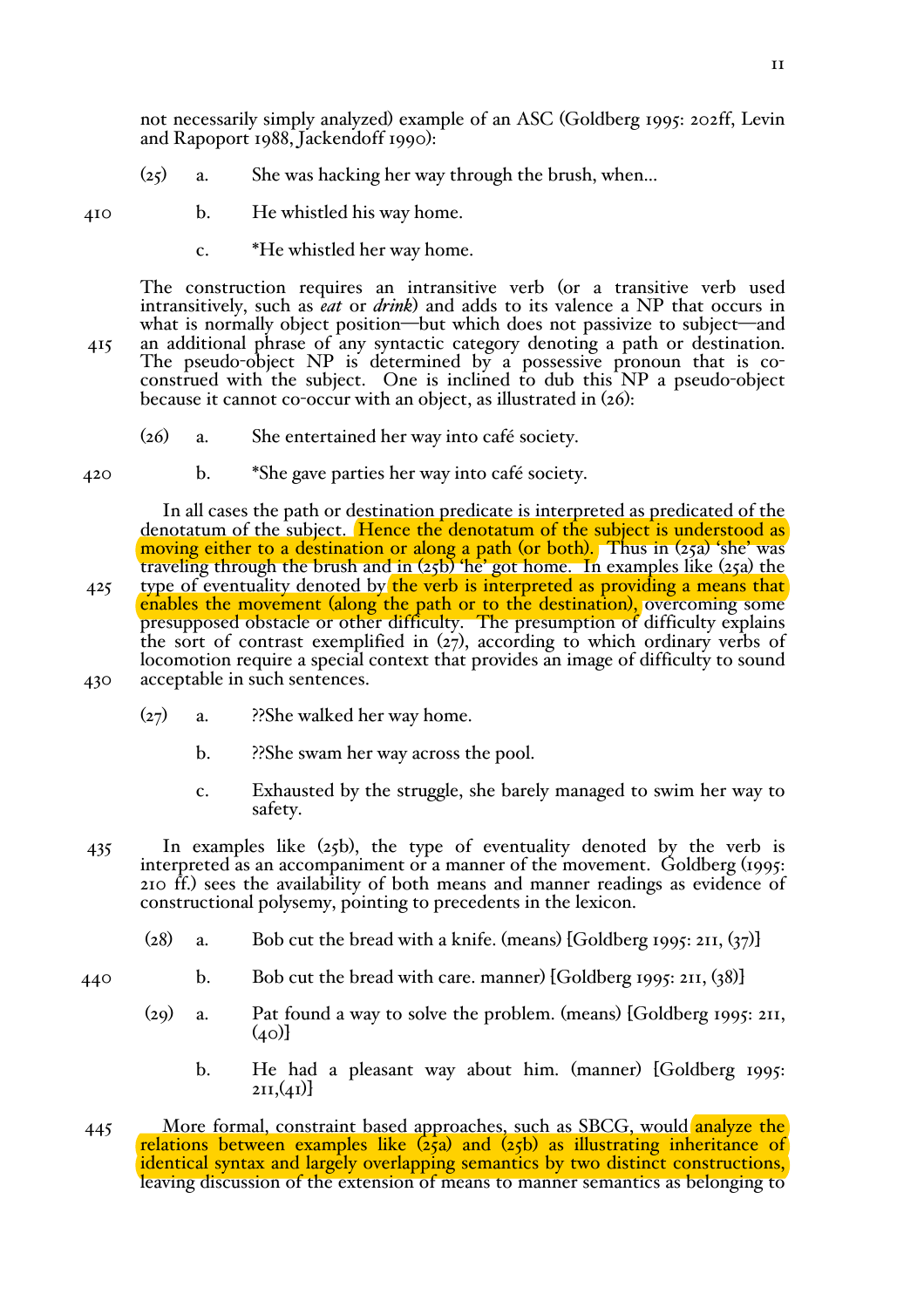the history of the language rather than the synchronic grammar.

- 450 Most constructional approaches to argument structure have considered either additions to the argument structure of verbs or alternate syntactic valences with possible semantic consequences as in the dative alternation. Goldberg (1995: 141- 151) and Kay (2005: 71-98) have provided analyses of the 'Dative Movement' alternation in somewhat differing constructional frameworks, Goldberg's relying 455 on the notion of constructional polysemy, radial categories of ASCs, and various types of links among senses of a construction. This approach is close in spirit to much of the work in cognitive linguistics. Kay's approach is more similar to SBCG and the more formal constraint-based approaches to grammar. Both approaches agree that one or more argument-structure constructions are 460 necessary to provide the special syntax of sentences like (30):
	- (30) Kim sent Sandy a letter.

and to account for the well-known contrast of acceptability illustrated in (31).

- (31) a. Kim forwarded the letter to Sandy.
	- b. Kim forwarded Sandy the letter.
- 465 c. Kim forwarded the letter to Oshkosh General Delivery.
	- d. \*Kim forwarded Oshkosh General Delivery the letter.
- Whereas the destination of the transfer in (31a) and (31c) is not constrained to be a recipient, it is so constrained in (31b) and (31d). Before leaving the topic of argument structure constructions, we should note that ASCs do not always add 470 arguments or shuffle them around arguments furnished by the lexical predicator. ASCs may also delete arguments, as is the case of certain French reflexives, which inchoativize inherent transitives.<sup>13</sup> Some French reflexives are presumably derived from transitive counterparts by removing an agentive subject valent both semantically and syntactically, rather than indicating that the subject's denotatum 475 is performing a reflexive action. For example *démocratiser* is necessarily transitive and means 'to make [something] democratic'; similarly *ameliorer* is necessarily transitive and means to 'improve [something]', but the reflexive versions *se démocratiser* and *s'ameliorer* do not mean 'to democratize itself/oneself' or 'to improve itself/oneself', but merely 'to become democratic' and 'to improve'.6.

# 480 6. Conventional implicature, or pragmatic presupposition

One of the areas in which constructional approaches have contributed to semantics is that of conventional implicature or pragmatic presupposition. It seems appropriate to allow the notion of compositionality to comprise these 'pragmatic' instructions embedded in the grammar that provide the addressee 485 with a certain semantic structure and instruct him or her to find content in the context that satisfies that structure. Consider utterance of a sentence like (32):

(32) Kim won't (even) get question eight right let alone Sandy get question nine.

Sentence (32) asserts that Kim and Sandy won't get the correct answers to <sup>490</sup> questions eight and nine, respectively. But there is rich content to (32) beyond these truth conditions (Fillmore et al. 1988). The use of *let alone* to connect the two clauses signals that the first unilaterally entails the second, and thus suggests the paraphrase in (33).

 $13$  These facts were pointed out to us by Jean-Pierre Koenig in conversation.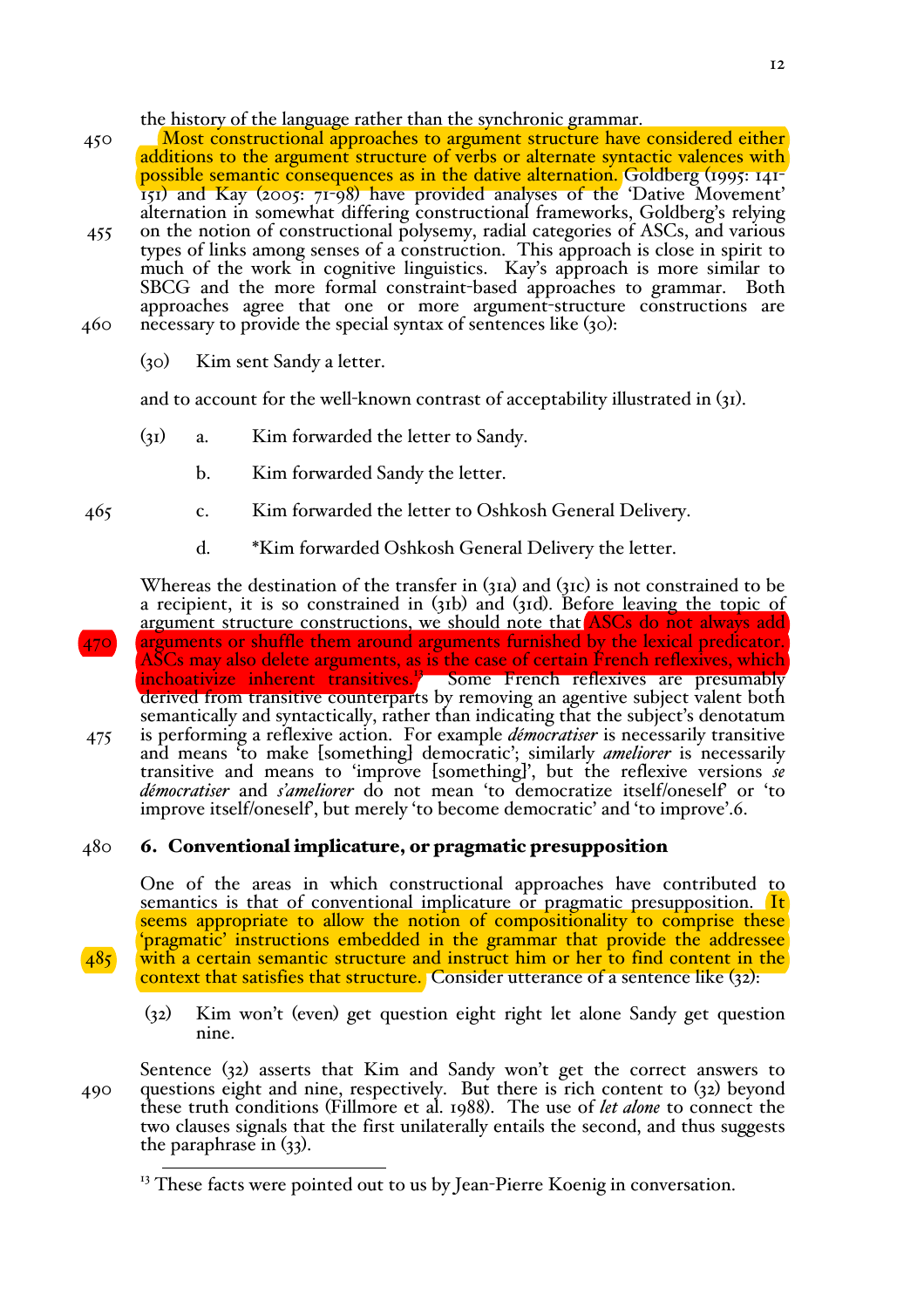(33) Kim won't get problem eight right; a fortiori Sandy won't get problem 495 nine right.

And this entailment takes a particular form. In this example, we are invited to think that the problems can be arranged on a scale (presumably of difficulty) and students arranged on a scale (presumably of ability) where the scales are interrelated in such a way that a more able student will answer correctly any 500 problem that a less able one will and a less able student will miss any problem that a more able one will. A network of propositions connected by entailments of this kind has been called a scalar model (Kay 2004: 684). Scalar models have several interesting general properties. Two of these properties are that the form of a scalar model can be made mathematically precise (for the formal details, see Kay<br>1999), and that its content is left entirely open to retrieval from context, 505 1999), and that its content is left entirely open to retrieval from context, including background knowledge (Fillmore et al. 1999, Kay 1997). The latter property is perhaps more readily appreciated with an example like (34).

(34) Sandy doesn't eat chicken let alone Kim eat duck.

An utterance of  $(34)$  could be readily interpreted in a context in which duck is  $510$  viewed as more expensive than chicken and Kim as more frugal than Sandy – or in a context in which duck is viewed as meatier than chicken and Kim is viewed as a stricter vegetarian than Sandy – or in a context in which duck is viewed as more exotic than chicken and Kim as a more timid eater than Sandy – or ... The *let alone* operator instructs the addressee to find in the context a scalar model that is 515 induced by two unidimensional scales, here of eaters  $\langle x_1, x_2, ... x_n \rangle$  and foods  $\langle y_1, y_2, ... y_n \rangle$  $y_2,...,y_m$ , and a propositional function (here:  $x_i$  doesn't eat  $y_i$ ), such that whatever Kim will eat Sandy will eat and whoever doesn't eat chicken necessarily doesn't eat duck. In the *let alone* construction the content of the scalar model is left for the addressee to extract from the context although the form of the model is 520 strictly fixed. It is this property of directing the addressee to extract information of a prescribed form from the context that motivates the appellation 'contextual

operator'. An additional component of the meaning of the *let alone* is discussed further in section 9: the negation of the proposition denoted by the second clause is 525 taken to be in the context. For example, a successful utterance of  $(34)$  requires a conversational context in which the proposition that Kim will eat duck is on the floor (though not necessarily taken for granted<sup>14</sup>). The construction seems

- designed for use in a circumstance in which the demands of Gricean Quantity conflict with those of Relevance (Relation). For example, an utterance of  $(34)$ 530 would be most appropriate in a context where the proposition that Sandy eats chicken has been asserted or questioned, and the speaker feels that rather than respond directly with a denial it would be more informative to reply that Kim doesn't eat duck, since the latter entails the correct answer to the former and provides additional, presumably relevant, information.
- 535 Contextual operators can be parasitic upon one another, by which we mean that when two occur in the same utterance the conceptual output of one can serve as input to the other. Consider *respective* and *vice versa.* First we establish that each of these expressions is a contextual operator. *Respective* (and *respectively* in a somewhat different fashion) presuppose a mapping relating two sets<sup>15</sup>, but in

(i) %Each of the 100 dolls was assigned to one of ten trunks and every doll was packed into its respective trunk.

<sup>&</sup>lt;sup>14</sup> For instance, the context proposition might have been introduced in a question: I wonder if Kim eats duck?

<sup>&</sup>lt;sup>15</sup> Usually the mapping is bijective—perhaps for some speakers, always so. For speakers accepting sentences like (i), the mapping can be many-one, and for those accepting sentences like (ii), it can be one-many: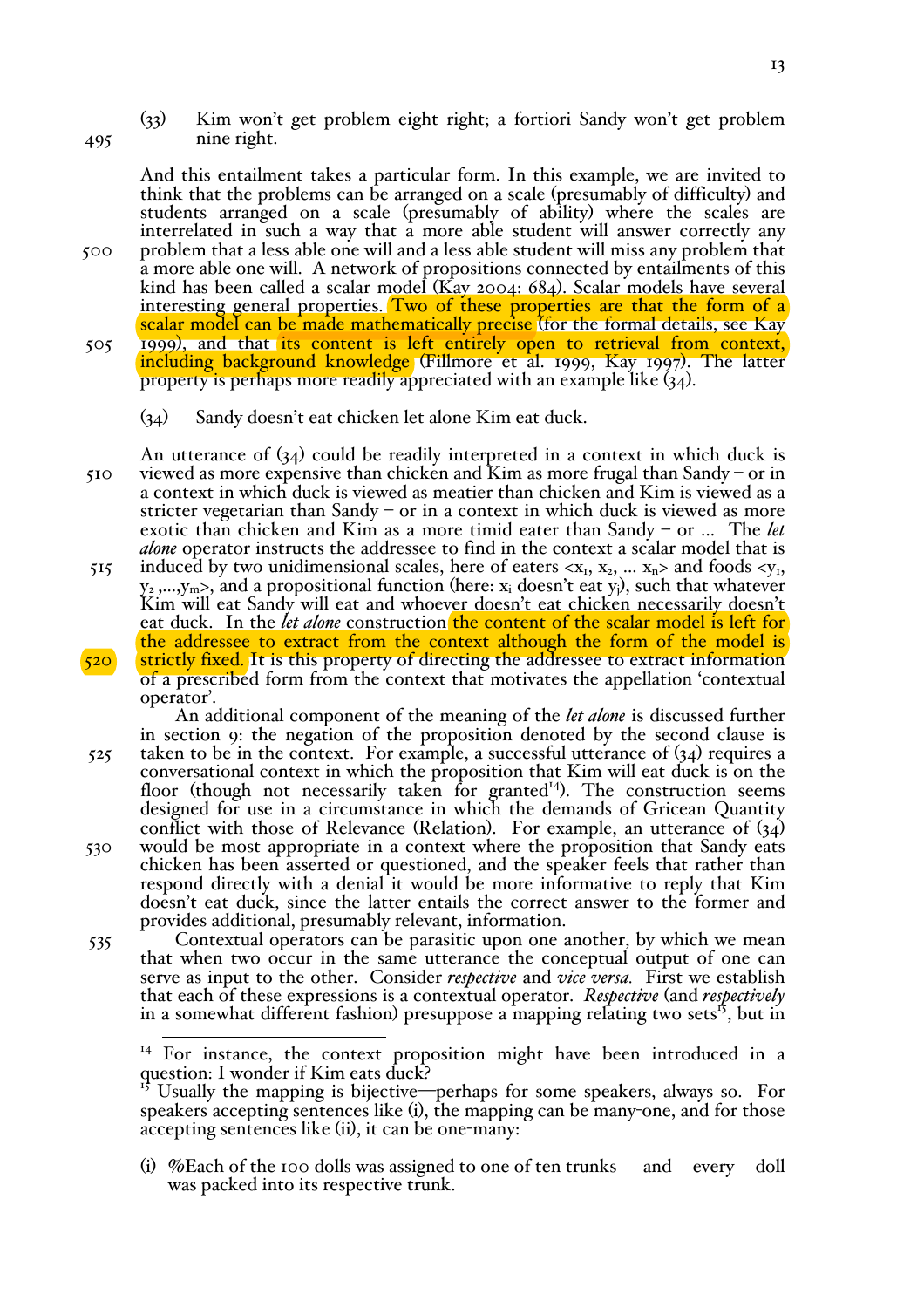- 540 effect instruct the addressee to discover in the context the rule establishing the mapping (Kay 1989). Consider a sentence like (35):
	- (35) The teachers called their respective mothers.

An utterance of this sentence could of course be used in a context where the teachers' female parents were the intended receivers of calls but it could also be 545 used in a context of a parent-teacher association function where each teacher has been assigned one (or more) pupils' mother to call. Figuring out from context the mapping relation that yields the codomain is the responsibility of the addressee.

Interpreting a sentence containing *vice versa* can likewise be shown to depend crucially on the addressee's finding needed information in the context. This can 550 be seen by first considering a sentence that presents an ambiguity that can only be resolved by context. In (36) only context can decide the ambiguity between the referential (*John*) and bound variable (*Every boy*) reading of the pronoun.

 $(36)$  John<sub>i</sub> thinks [every boy]<sub>i</sub> loves his<sub>ij</sub> mother.

If we embed a sentence with this kind of ambiguity under the *vice versa* 555 contextual operator, we see that the ambiguity is maintained.

(37) John thinks that every boy loves his mother and vice versa.

Sentence (37) will convey John's conviction of mutual love between himself and every boy's mother only if the referential interpretation is dictated by the context in which the sentence is heard. By the same token, only if the context dictates 560 the bound variable interpretation, will the sentence convey John's conviction that all mother-son pairs are mutually loving. An ambiguity comparable to, but distinct from, that created by the referential versus bound variable reading of the pronouns in (36) can be created by *respective.* 

- (38) The secretaries called their respective senators.
- 565 In (38), the relation pairing secretaries and senators must be recovered from context. The senators may be the employers of the secretaries, pen pals, and so on. If we put both contextual operators into the same sentence, as in (39), the one with wider scope will take the conceptual output of the one with narrower scope as its input.
- 570 (39) The secretaries called their respective senators and vice versa.

Whatever relation is contextually recovered as pairing secretaries  $\langle x_1, x_2, ... x_n \rangle$ with senators  $> will establish the relation  $\{$  x called y} as the$ meaning that is fed into the *vice versa* operator, which in turn will yield the meaning  $\{\}$  x called y  $\&$  y called x. (For further discussion of these and other 575 examples of contextual operators, see Kay 1997, Michaelis 1994b on Vietnamese markers of expectation violation and Michaelis 1996 on the aspectual adverb *already*.)

A view closely related to that of contextual operator is that of Fillmorean frames, which provide an alternative explanation for many of the phenomena that

- 580 go under the heading of presupposition in the formal semantic literature. Gawron (this volume) discusses Fillmore's well-known example of *on the ground* 581
	- (ii) %Each salesman was assigned ten clients to call and every salesman called his respective clients.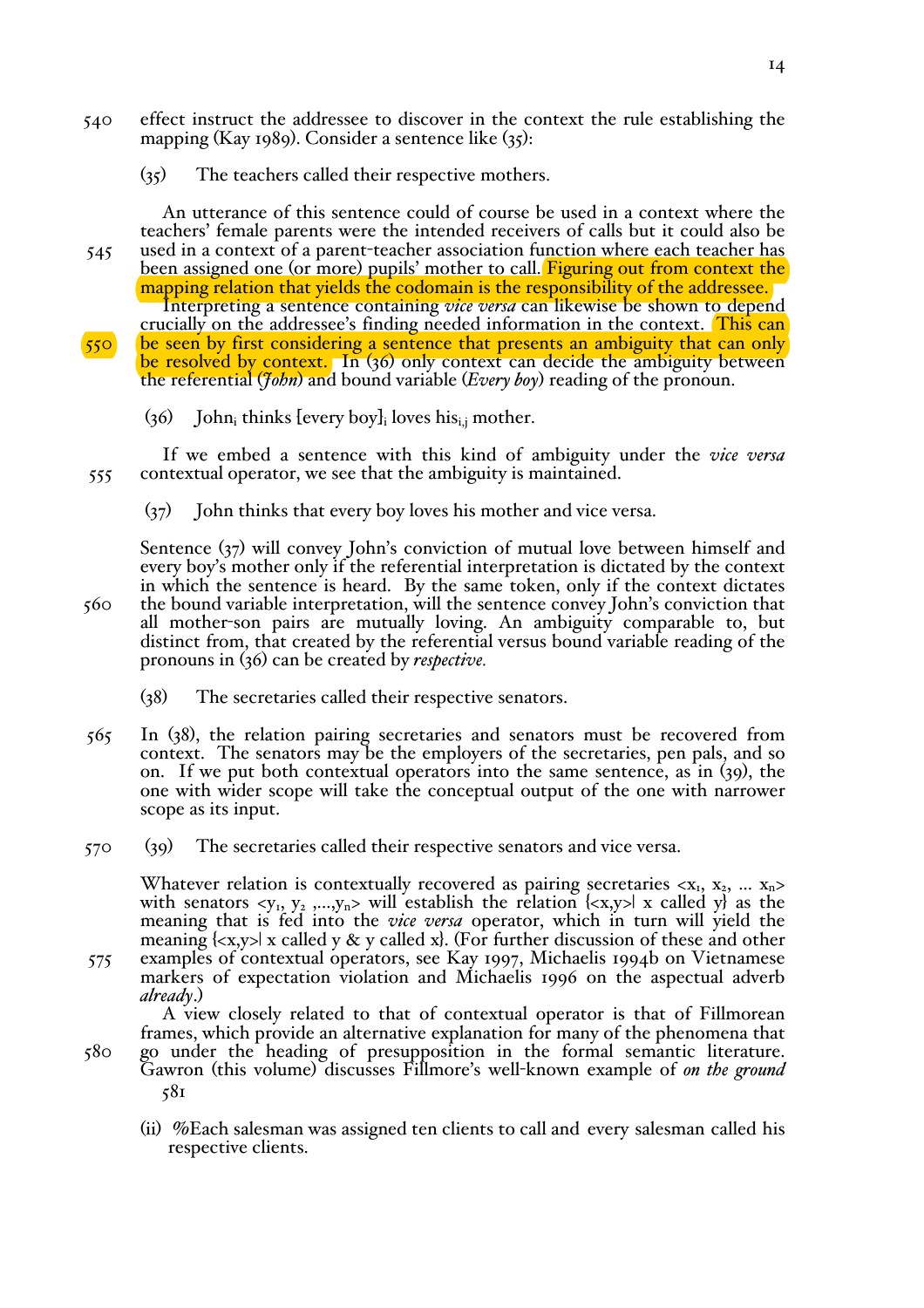versus *on land* (Fillmore 1985). An utterance employing the former expression is likely to presuppose a context including an air voyage while the latter is likely to presuppose a sea voyage. The striking aspect of the example is that these

- 585 expressions appear to denote the same thing and differ only in the background frame they rely on and therefore evoke when uttered. Somewhat similarly, Fillmore has discussed at length the "commercial-event frame", which seems to provide background for and be evoked by a rather long list of words, including *buy, sell, cost, price, goods, etc.* Frame semantics provides a persuasive semantic
- <sup>590</sup> theory at the lexical level; the mechanism that combines the meanings of words and elementary constructions into the meanings of sentences has received less attention in this tradition. (For further discussion see Gawron, this volume, and the Fillmore references cited therein.)

#### 7. Less commonly recognized illocutionary forces

- 595 A number of constructions appearing in recent constructionist writings have involved special illocutionary forces, beyond the familiar ones of imperatives, questions, and a handful of others. Perhaps the most familiar such special illocutionary force is that associated with the "Mad Magazine" sentence type (Akmajian 1984, Lambrecht 1990); it is illustrated by  $(i<sub>4</sub>)$ , repeated below:
- $600$   $(14)$  Him get first prize?!

The force of this sort of sentence appears to be an expression of incredulity, but perhaps a particular nuance of that attitude expressible only in this or a small number of other forms.

- Somewhat similarly perhaps, it is difficult to gloss the force of the 605 construction, mentioned in the introduction, that is illustrated in a sentence like, *Now watch me get wet* The particular attitude conveyed by using this form has been described as "conjuring fate", but capturing the exact signification of this sentence form is not easy. Again, it is possible that this particular illocutionary force is expressible only in this form.
- 610 Another special illocutionary force displayed by a construction discussed above is that of examples (17a,b), repeated.
	- $(r_7)$  a. What's this fly doing in my soup?
		- b. What's this scratch doing on the table?

The illocutionary force conveyed by this construction seems roughly to be that 615 of pointing out an anomaly and expressing a desire for an explanation of it.<sup>1</sup>

- The special force or forces of the pseudo-conditional construction, exemplified in (1-2) above and in (40) below, seem especially hard to pin down. The examples in (40) present the first five relevant Google hits that matched the pattern "If you're x \* you...". After viewing quite a few attested examples we 620 confess to failure in isolating what the choice of the pseudo-conditional construction adds to or subtracts from a simple assertion of the proposition (or posing the question or imperative) formed from the pseudo-apodosis by substituting the person the (pseudo-) addressee is identified with in the pseudoprotasis substituted for "you".
- $625$   $(40)$  a. We make a living by what we get, Churchill said, but we make a life by what we give. And to save a life? If you're Bill Gates, the richest

 $16$  The reader is free to disagree with our attempts at glosses for these special purpose illocutionary forces. Such disagreement rather makes the point of the variety and nuance of the various illocutionary forces that are linked to different constructions.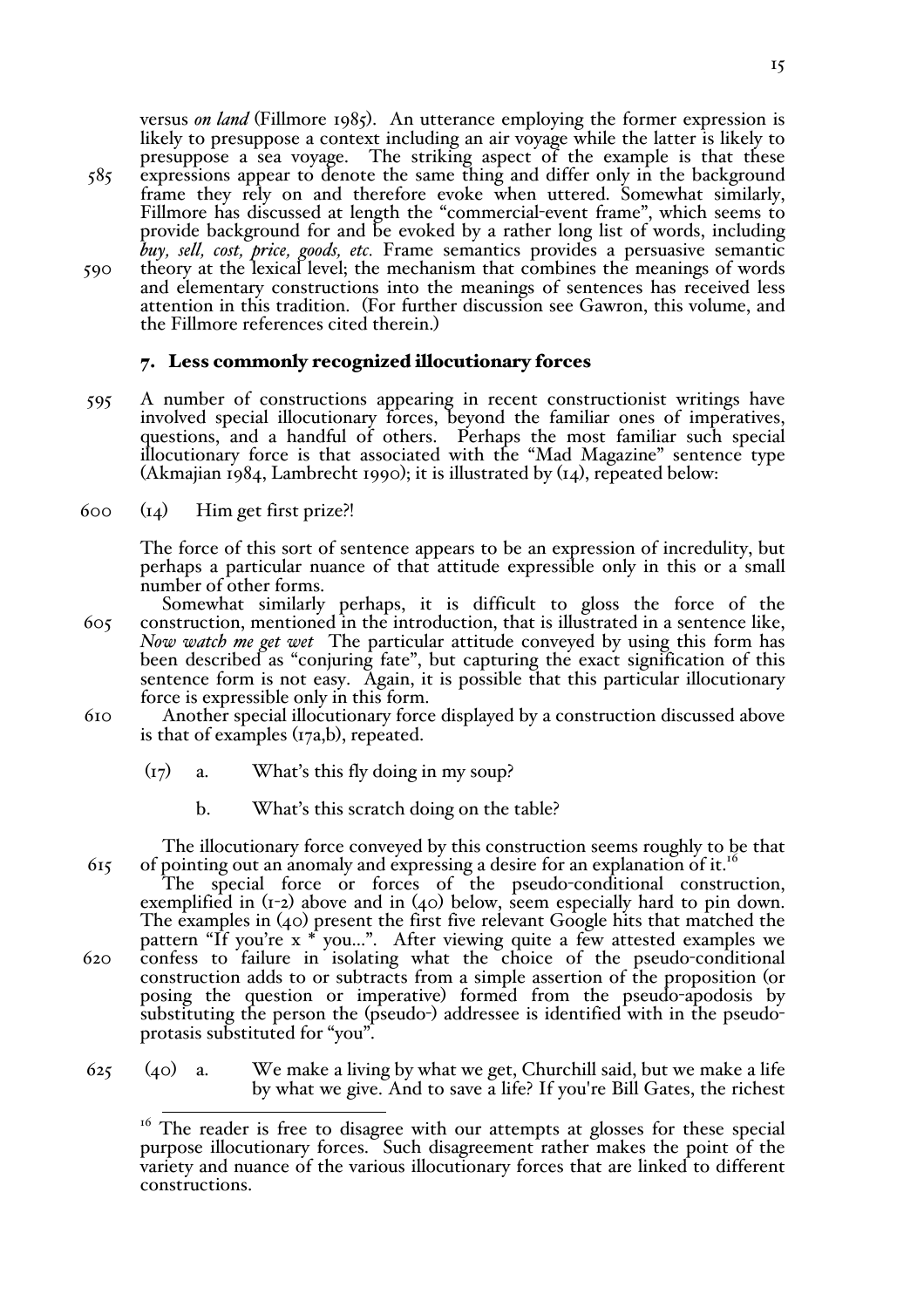630 symbols of power and the power of symbols[…].

b. Look, Davis is the boss and can sign and cut whoever he wants. It's just that communication is not one of his strengths. If you're the coach of the Raiders, you deal with it.

man in the world, you give fantastic sums of money […]. If you're a rock star like Bono, you give money. […] If you're Bill Clinton and George H.W. Bush, you raise money—but you also give the

- c. [I]f you're Britney Spears' publicist you might as well go ahead and 635 kill yourself. Unless you have a time machine, there's no way to fix this.
	- d. The Firearms Waiting Period: No, that's not the waiting period to *buy* a gun. If you're Dick Cheney, that's the time you take until you get around to reporting you've shot somebody.
- 640 e. If You're Barack Obama, How Much Do You Trust Howard Dean?

The illocutionary force of the pseudo-conditional may resemble that of speech- act conditionals, as described by Sweester (1994). In a speech-act conditional, the antecedent clause is said to describe a hearer-based preparatory condition on the 645 commissive act expressed (indirectly) by the consequent clause. For example, the speech-act conditional *If you need anything, my name's Terry* expresses in its consequent clause an indirect offer of assistance—acceptance of which will require hailing the speaker—and in its antecedent clause a preparatory condition upon that act: the hearer must have a need for assistance. Similarly perhaps, the 650 pseudo-conditional antecedent describes the conditions under which the secondperson reference in the consequent clause is felicitous—namely, that the hearer has agreed to engage in a theory-of-mind exercise in which he or she will simulate the consciousness of the person named in the antecedent clause. Whatever value

this analysis may have relates exclusively to the *history* of the construction, since 655 the force of the construction is assigned conventionally and not composed: many dialects of English containing all the parts of this construction do not assemble them into a structure with this meaning, whatever it is.

#### 8. Metalinguistic constructions

Horn's (1985) analysis of metalinguistic negation (see also Horn 1989: Chapter 6) 660 was seminal.<sup>17</sup> Horn showed that a sentence like (40) could not be analyzed by positing either a very general kind of propositional negation or two separate propositional negation operators in English (or languages with a similar  $\overline{p}$ henomenon), primarily based on examples like those in  $\overline{(41)}$ .

- (40) The King of France is not bald, because there is no King of France.
- 665  $(41)$  a. Her name isn't  $[\text{zen'}drij\phi]$ ; it's  $[\text{andre'}\phi]$ .
	- b. It's not pretty; it's gorgeous.
	- c. It's not the unique criteria; its the unique criterion.
	- d. The cow isn't pissing, son, she's urinating.

<sup>&</sup>lt;sup>17</sup> Horn cites Ducrot (1972, 1973), Grice (1967/1989, 1975), and Wilson (1975) as precursors. Oswald Ducrot (1972) was, to our knowledge, the first to use term metalinguistic negation (*négation métalinguistique*).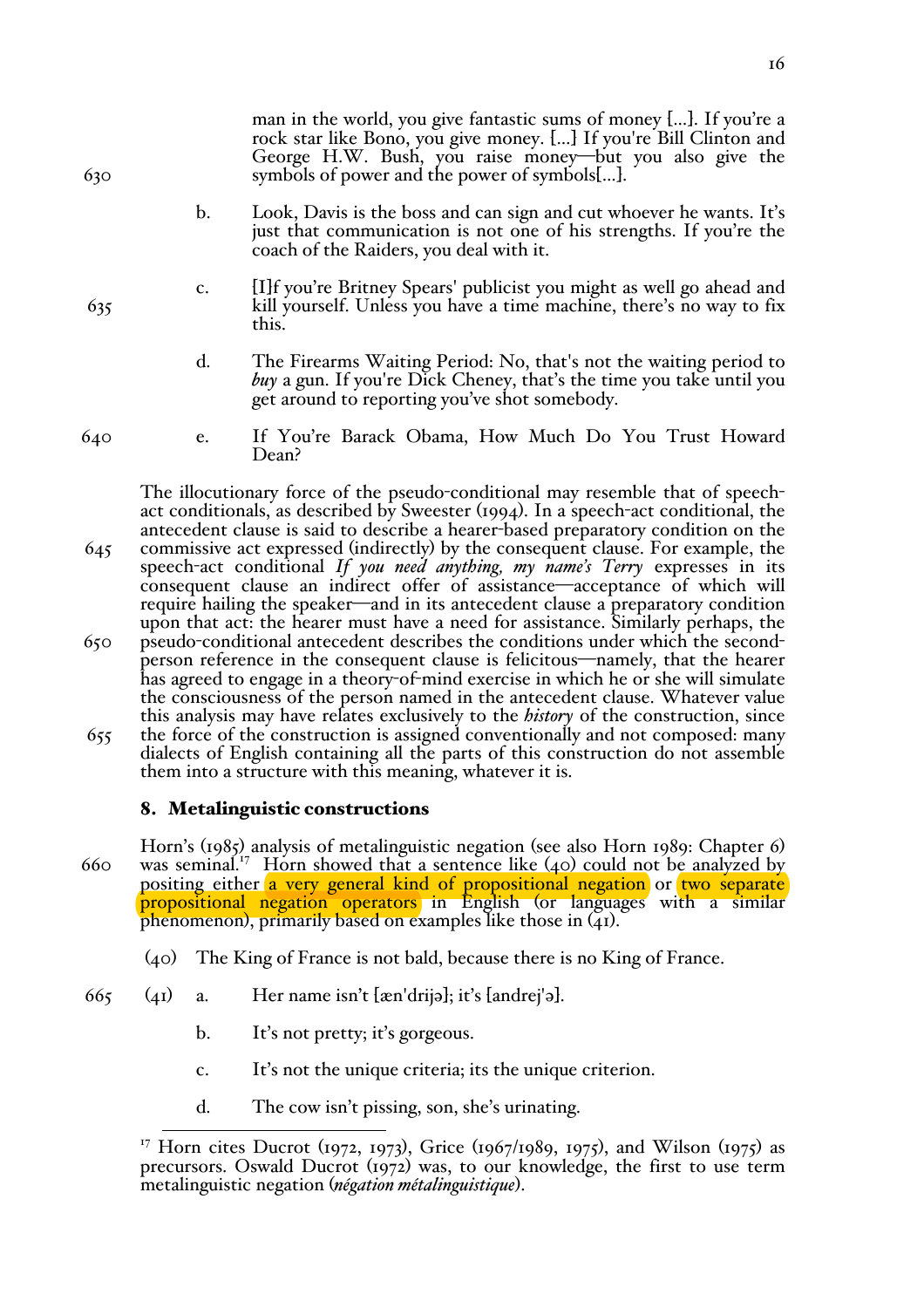None of the examples in (41) expresses negation of a proposition: (41a) involves 670 correction of pronunciation; (41b) expresses cancellation of a Quantity implicature; c concerns a grammatical correction; d involves a correction of register. The point is that metalinguistic negation can object to any aspect of an utterance except the propositional content.

- The metalinguistic negation phenomenon is of particular interest to 675 constructional approaches because, along with the special semantic behavior just described, it possesses special morphosyntactic properties. First, metalinguistic negation does not act as a negative polarity trigger, not surprisingly since semantically it does not negate a proposition.
- 

(42) a. John didn't manage to solve \*any/some of the problems, he 680 managed to solve all of them. (Horn 1985: 135)

b. I wouldn't *rather* walk, I'm *dying* to.

In (42a) the negative polarity item *any* is rejected and in (42b) the positive polarity item *rather* is welcomed.

Secondly, metalinguistic negation does not allow morphologically or 685 lexically incorporated negation.

- (43) a. A bad outcome is \*improbable/not probable; it's certain.
	- b. I \*doubt/don't believe he'll come; I'm sure of it.

Finally, a rectification clause, which is almost always present, and if not understood, cannot be introduced by *but.*

- 690  $(44)$  a. He's not happy; (\*but) he's delirious.
	- b. Her name isn't[dʒæ<sup> $\lfloor$ </sup>kwalIn]; (\*but)it's [ʒaklin<sup>']</sup>.

The metalinguistic comparative construction was discussed briefly in section 3, as was metalinguistic negation. Again, we see evidence of a grammatical construction, as against an implicature or trope, in observing special constraints 695 on the syntax.

(45) a. This cat is more stupid than malicious.

- b. \*This cat is stupider than malicious.
- c. This cat is more stupid than he is malicious.
- d. This cat's stupidity exceeds his malice.
- 700 The metalinguistic comparative in version (45a) is read as proposing that *stupid* is a more apt description of the cat than *malicious*; it does not mean the same as (45d). The metalinguistic comparative also resists morphological incorporation, as shown in (45b). Example (45c), with a non-ellipted *than*-clause, does not yield a metalinguistic interpretation, but rather means roughly the same as (45d).
- 705 The class of metalinguistic operators includes the expressions dubbed *hedges* by Lakoff (1973). English hedges include the expressions *strictly speaking, loosely, technically (speaking), kinda* (equivalently *kind of* 1983: 129):
- 710 [a] hedged sentence, when uttered, often contains a comment on itself or on its utterance or on some part thereof. For example, when someone says,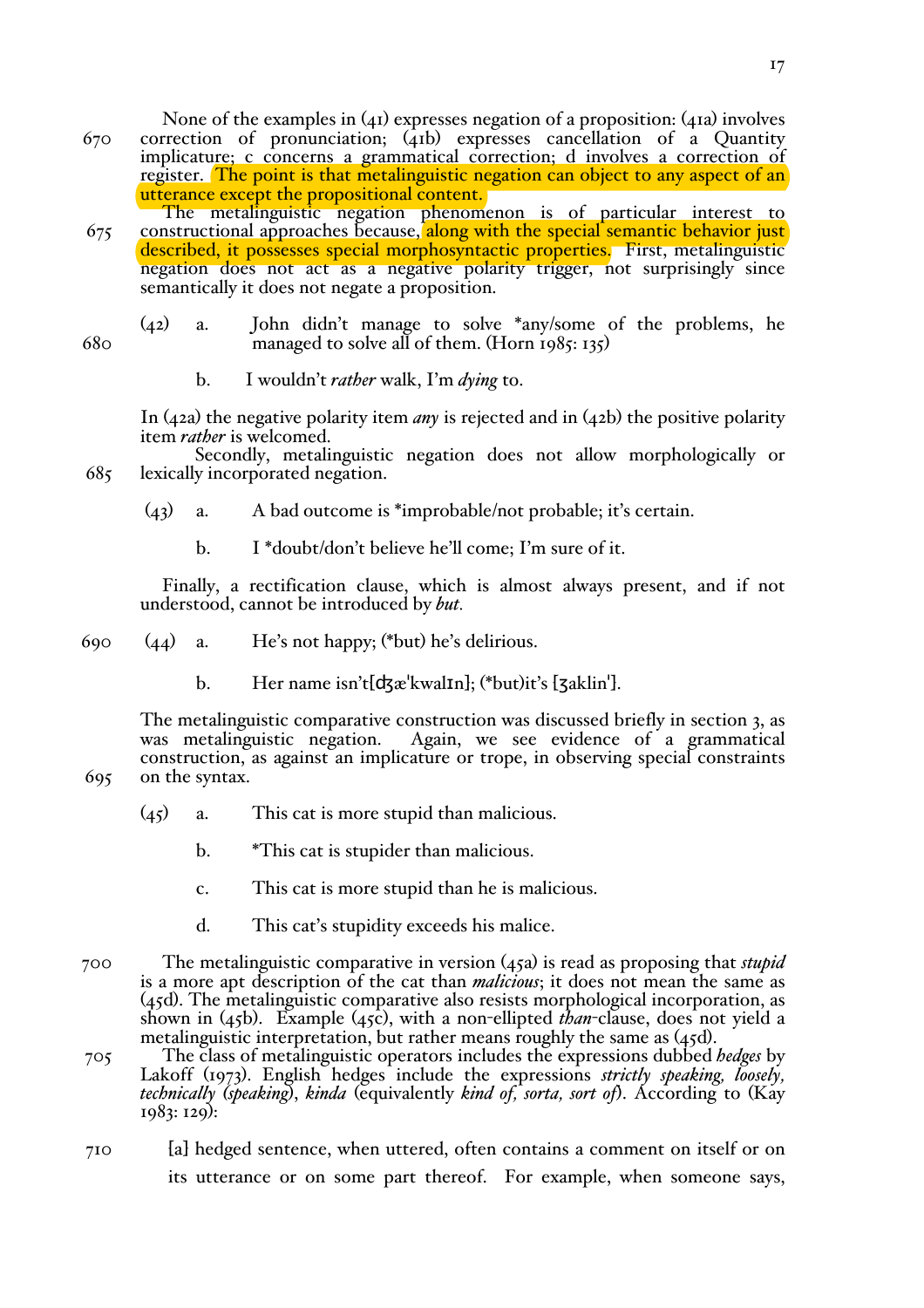*Loosely speaking France is hexagonal*, part of what they have uttered is a certain kind of comment on the locution *France is hexagonal.* In this sort of metalinguistic comment, the words that are the subject of the comment occur 715 both in their familiar role as part of the linguistic stream and in a theoretically unfamiliar role as part of the world the utterance is about.

That is, in saying *Loosely speaking France is hexagonal* one at once claims that France is hexagonal and signals that there is something 'loose' about the claim being <sup>720</sup> made, or the way it's being made. The attested sentence (46) similarly makes a claim, and the same time makes a comment on the making of that claim:

(46) Chomsky has a very sorta classical theory of syntax.

The adverb *very* intensifies the adjective *classical*, but the metalinguistic hedge *sorta* signals that the speaker is unsure that *classical* is the *mot juste*. If sorta were 725 simply an attenuator, like *slightly* for example, sentence (46) would mean something close to  $(47)$  but it clearly does not.

(47) Chomsky has a very slightly classical theory of syntax.

Rather, the intensification of *very* is heard as part of the interpretation of (46) and *sorta* is heard as a comment on the aptness of the word *classical* as a name for 730 the property (of Chomsky's theory of syntax) the speaker has in mind.

*Kinda* and *sorta* also have a syntax that distinguishes them from ordinary deintensifiers, like *slightly*. Briefly, *kinda/sorta* can modify any projection of any major category. Kay (2004: 699) gives the following examples distinguishing the syntactic behavior of *kinda/sorta* from that of deintensifying adverbs.

- 735 (48) a. a very slightly but unevenly worn tire
	- b. \*a very sorta but surprisingly classical theory
	- (49) a. That tire is worn very slightly.
		- b. \*That tire is worn very sorta.
	- (50) a. That tire is worn, but only very slightly.
- 
- 740 b. \*That tire is worn, but only very sorta.
	- $(51)$  a. That [very slightly]<sub>i</sub> worn tire is proportionately<sub>i</sub> discounted.
		- b.  $*<sup>†</sup>$  That [very sorta]<sub>i</sub>classical theory is correspondingly<sub>i</sub> admired.

## 9. Information Flow

The central question addressed by theories of information structure is: why do 745 grammars provide so many different ways of expressing the same proposition? The answer given is that the construction space of English and other languages is shaped by level-mapping constraints involving the three-termed relationship among syntactic roles, semantic roles and pragmatic roles, in particular topic and focus (Lambrecht 1995). The examples in  $(52)$  illustrate the range of syntactic and 750 prosodic means available for expressing the proposition 'The dog ate the leftovers' in English (points of prosodic prominence are marked by small caps):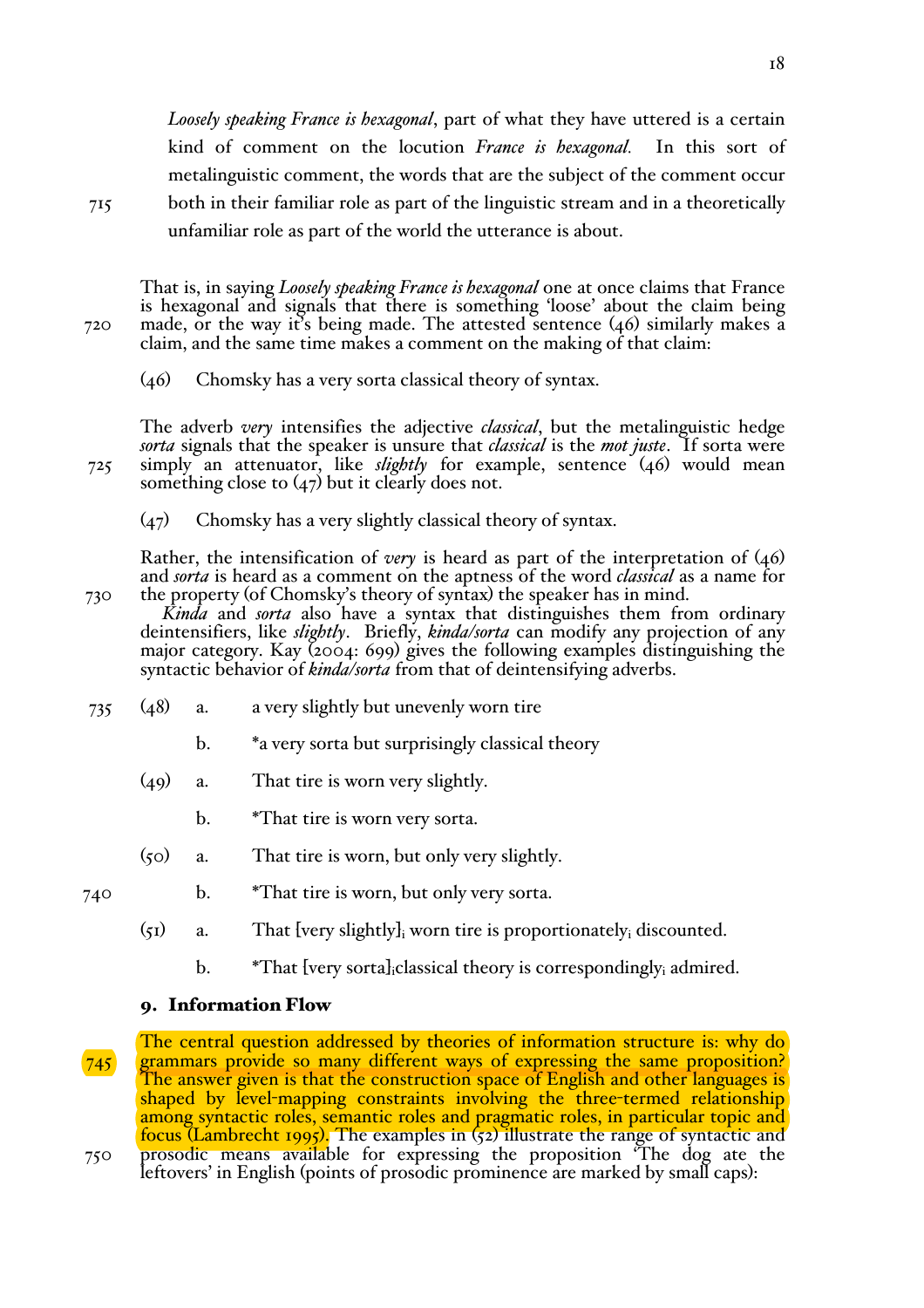- (52) a. The dog ate the LEFTOVERS.
	- b. The DOG ate the LEFTOVERS.
	- c. The LEFTOVERS, the DOG ate.
- 755 d. It's the DOG that ate the leftovers.

Lambrecht (1994) and Lambrecht and Michaelis (1998) propose that the prosodic and syntactic permutations in (52) amount to differences in the presuppositional content of the constructions that license them. The relevance of presupposition to the pattern in  $(s_2e)$  is no doubt relatively obvious: as a cleft sentence,  $(s_2d)$  presupposes the propositional function 'The dog ate x', and the <sup>760</sup> sentence, (52d) presupposes the propositional function 'The dog ate x', and the prosodic peak marks the focus, or 'new information': the identity of the variable (Jackendoff 1972: chapter 6). It is less obvious how presupposition comes into play in the other sentences: (52a), for example, can but need not presuppose the propositional function evoked by  $(52d)$ ;  $(52a)$  could answer the question  $(53a)$  as  $765$  readily as it could  $(53b)$ :

- (53) a. What did the dog do NOW?
	- b. What did the dog eat?

In the context of (53a), (52a) represents a predicate-focus sentence, and as such it is interpreted according to Michaelis and Lambrecht's (1998: 498ff) Principle of 770 Accent Projection: an accented argument expression (in this case, *the leftovers*) can extend its semantic value to an unaccented predicate (in this case, *ate*), in which case the predicate and argument form a single information unit. In the case of (52a), this unit is a focal unit.

But what of  $(52b)$ ? If the two peaks of  $(52b)$  were each presumed to represent 775 foci, we could not easily explain why it, just like its single-peak analog (52a), can serve as an answer to the 'broad' question (53a), which could not reasonably be said to invoke the presupposition  $x$  ate  $y$ . Lambrecht (1994: Chapter 4) and Lambrecht and Michaelis (1998) propose that both the single- and double-peak prosodic patterns are the products of focus constructions that affect the 780 presuppositional properties of predicate-argument combinations. Lambrecht (1994: chapter 5) proposes three focus constructions, which are listed and exemplified in (54), along with the communicative functions associated with each pattern:

- 
- (54) a. Argument focus, e.g., *SOCIETY's to blame*. Function: identifying a 785 variable in a presupposed open proposition.
	- b. Predicate focus, e.g., *She speaks several LANGUAGES.* Function: predicating a property of a given topic.
- c. Sentence focus, e.g., *Your SHOE's untied*. Function: introducing a new discourse referent or reporting on an event or state involving such a 790 referent.

Focus constructions behave much like argument-structure constructions, in that they impose interpretive and formal constraints on predicators and their valence members. In English, such constructions assign prosodic peaks to one or more arguments and potentially to the verb itself. According to Lambrecht and 795 Michaelis (1998), the assignment of prosodic peaks is constrained by general principles governing the prosodic expression of the topic and focus roles in a predication. In contrast to theories of sentence prosody based on the Nuclear Stress Rule of Chomsky and Halle 1968 (see, e.g., Neeleman and Reinhart 1998),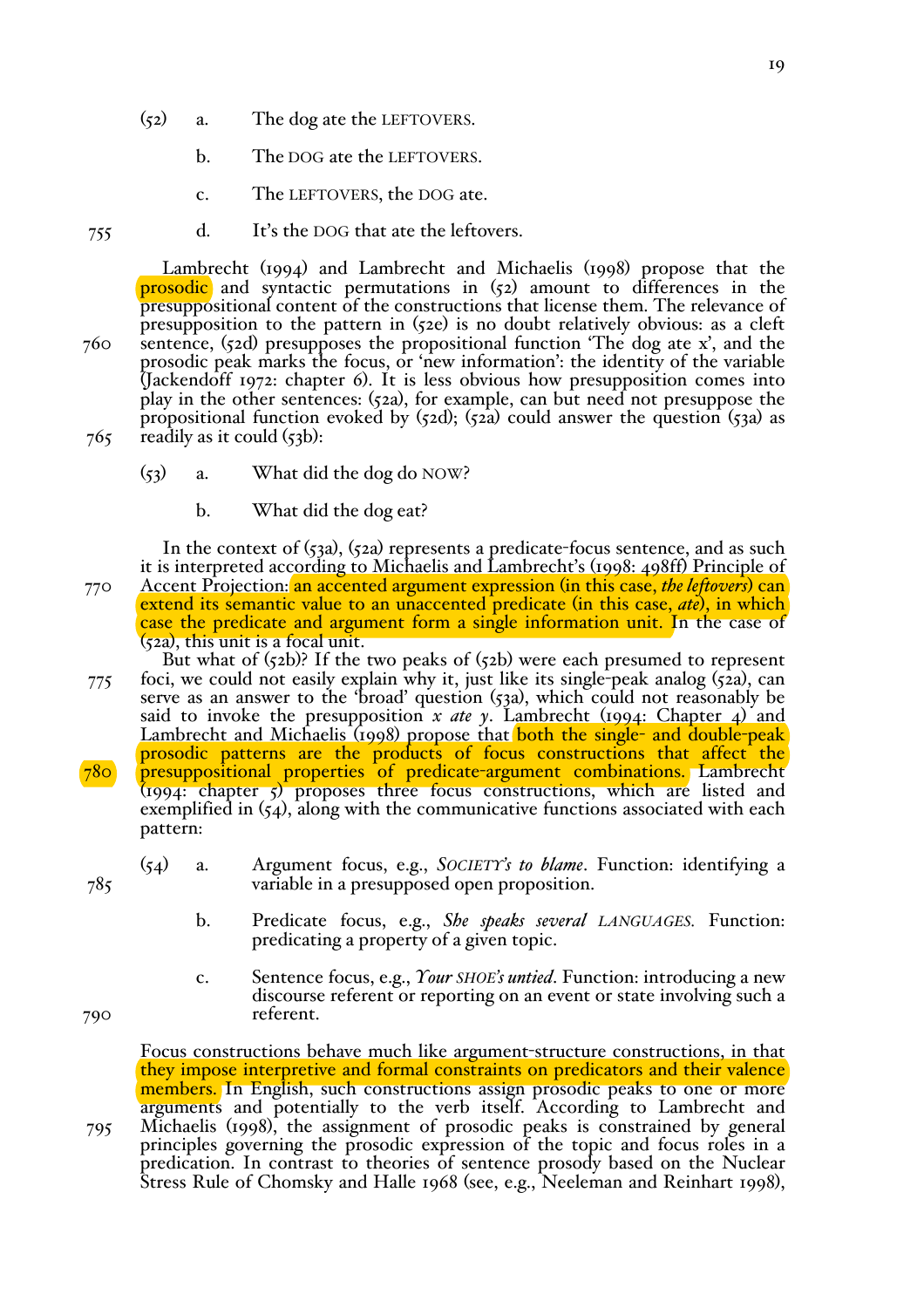the accent-placement principles proposed by Lambrecht and Michaelis (1998) 800 make no reference to linear order or hierarchical structure. Such accentplacement principles are analogous to case-marking principles based on semanticrole hierarchies (rather than syntactic position), and they are equally critical to the functioning of a declarative, nonprocedural model of grammar: no movement transformations are required to model focus marking in flexible word-order 805 languages and only one set of principles is needed for both local and nonlocal argument instantiation, as in  $(55)$ :

- (55) a. It's called Republic PLAZA.
	- b. Republic PLAZA it's called.
- Both (55a) and (55b) illustrate the argument-focus pattern, whose accentual 810 properties are described by a principle referred to by Lambrecht and Michaelis (1998: 498) as the Discourse Function of Sentence Accents, viz., "A sentence accent indicates an instruction from the speaker to the hearer to establish a pragmatic relation between a denotatum and a proposition". Sentence (55a) has a locally instantiated second argument while (55b) is an instance of focus fronting
- 815 (Prince 1981), but the establishment of the focus relation relative to the open proposition 'It's called x' proceeds identically in the two cases. Similarly, predicates may fall under the pragmatic scope of their accented arguments whether they precede or follow them. The Principle of Accent Projection mentioned above accounts for the 'spreading' of an accented argument's focal 820 value to its predicate—not only within the VP, as in (52a), but also in the sentence-focus pattern exemplified in (54c), in which the accented argument (*your SHOE*) precedes the verb that licenses it. In both cases, predicate and argument are integrated into a single focal unit.
- According to Accent Projection, while a focal predicate need not be accented, 825 a focal argument is always accented. Is an accented argument necessarily a focus? The answer given by this model is no: an accented argument may also be a topic. Sentence  $(52b)$ , repeated below as  $(56)$ , illustrates this point:
	- (56) The DOG ate the LEFTOVERS.

The two prosodic peaks in (56) have distinct discourse-pragmatic 830 significances. Removing the peak on *leftovers* changes (56) from a predicate-focus to an argument-focus sentence, but removing the peak on *dog* has no effect on the sentence's focus articulation: it remains a predicate-focus sentence. If the subject accent in  $(56)$  is not a focus accent, what is it? According to the principle referred to above as the Discourse Function of Sentence Accents, sentence accents 835 establish a pragmatic relation, whether it is a focus relation or a topic relation.

- This means that the referent of an accented argument expression can be either focal or topical. Lambrecht and Michaelis (1998: 499) use the term *topic accent* to refer to a sentence accent that marks a discourse-new or 'unratified' topic argument rather than a focus. In declarative sentences, a topic accent is 840 necessarily accompanied by a focus accent elsewhere in the clause.<sup>18</sup> While that focus accent falls within the VP in subject-predicate sentences like (56), it may also fall within the gapped clause of a filler-gap construction like topicalization, as
- in (52c): *The LEFTOVERS, the DOG ate*. While (52c) and (56) feature identical accented words, these accents reverse their roles in (52c): the topicalized NP *the*

<sup>845</sup> *leftovers* bears a (contrastively interpreted) topic accent, while the subject of the

 $18$  The restriction to declarative sentences is necessary because, as Ladd (1995: chapter  $5$ ) and Lambrecht and Michaelis (1998) point out, the focal constituent of the English WH-question construction, the WH-word, is typically unaccented, while topic accents occur in the gapped portion of the clause, as in, e.g., *Where did the POPE stay when he was in NEW YORK?*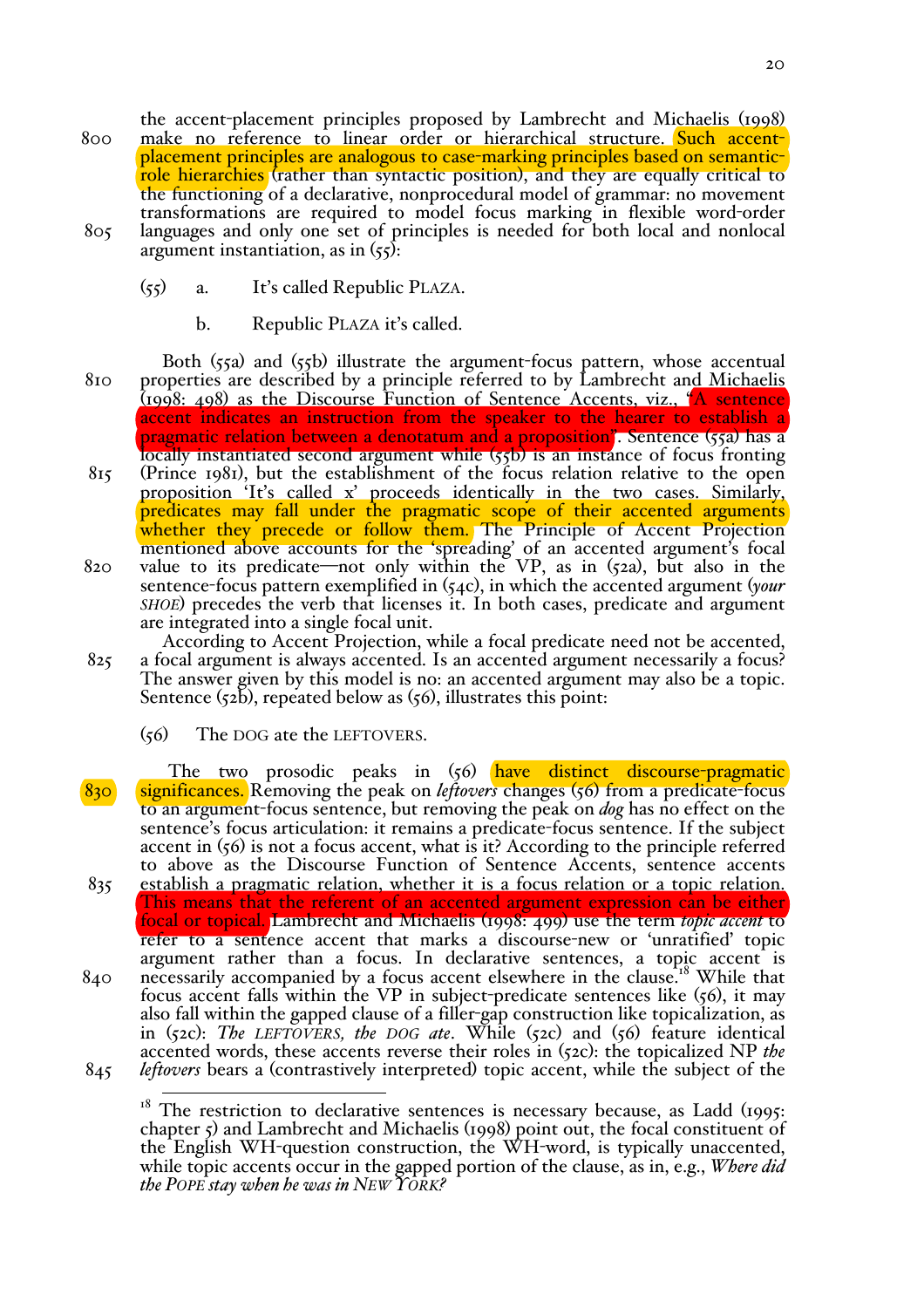gapped clause (*the dog*) bears a focus accent (see Prince 1981, 1986 for discussion of the presuppositional properties of topicalization). The principle that governs the discourse function of sentence accents treats both patterns under a single umbrella, but the two patterns create a potential paradox for a movement-based 850 account: how does the accented object NP change its pragmatic construal (from focus to topic) after its focus accent has been assigned *in situ*?

Let us now return to the question with which we began this section: what is presupposed by predicate-focus sentences like  $(56)$  and  $(52a)$ ? Sentence  $(52a)$  is repeated below as  $(57)$ :

 $855$   $(57)$  The dog ate the LEFTOVERS.

The answer given by Lambrecht and Michaelis (1998) relies on the distinction between *knowledge* presuppositions and *topicality* presuppositions. Knowledge presuppositions concern the assumed knowledge state of an addressee at the time of an utterance. Knowledge presuppositions correspond to those described in 860 linguistic philosophy as the propositions evoked by factive verbs, definite descriptions, sentential subjects, aspectual verbs and argument-focus constructions of various kinds (Prince 1986). Topicality presuppositions concern the assumed statuses of referents as topics of current interest in a conversation. Sentence-focus sentences like *Your SHOE'S untied*, *My CAR broke down* and *Your*  865 *PHONE'S ringing* illustrate the difference between the two types of presupposition: while all of the foregoing sentences, by virtue of their definite subjects, could said to trigger the existential presupposition (a knowledge presupposition), all lack the topicality presupposition: their subject-referents are not presumed to be topics of current interest in the conversation. But the assumption that the subject referent 870 is a topic (or predictable argument) in the predication is precisely what predicatefocus utterances convey. Put differently, the predicate-focus construction triggers the topicality presupposition. It does so, according to Lambrecht (1994), because of a communicative constraint originating from the Gricean lower bound on informativeness: the Principle of Separation of Reference and Role (PSRR). He  $875$  describes this constraint by means of a maxim: "Do not introduce a referent and

- talk about it in the same clause" (p. 185). Michaelis and Francis (2007) observe the operation of this constraint in the distribution of lexical versus pronominal subject NPs in the Switchboard conversational corpus (Marcus et al. 1993). Of approximately 31,000 subjects of declarative sentences, they find that only 9 880 percent are lexical NPs, while 91 percent are pronouns. (By contrast, about 66
- percent of the approximately 7500 objects of transitive verbs are lexical.) The subject-coding trends indicate that conversants tend to adhere to the PSRR: they do not typically predicate properties of discourse-new entities. Conversely, and as suggested by the relative frequency of lexical object-expression in the corpus,
- 885 speakers tend to introduce new referents in postverbal position and then resume them as pronominal subjects in subsequent predications.<sup>19</sup> This strategy is exemplified in the following excerpt from the Fisher corpus of conversational speech:
- 

(58) I have a friend of mine who used to be really involved in the beach 890 volleyball circuit but uh he's not anymore but he still watches it. He coaches his daughter and all kinds of stuff.

<sup>&</sup>lt;sup>19</sup> Adherence to the PSRR results in the statistical prevalence of certain patterns of argument expression in conversation. Dubois and others refer to these patterns collectively as *preferred argument structure* (see, e.g., Dubois 2007). According to Dubois, preferred argument structures are those clausal patterns in which there is only one lexically expressed argument, and that argument is absolutive—either the single argument of a change-of-state verb or an undergoer-type argument. See Lambrecht (1987) for a similar proposal for spoken French.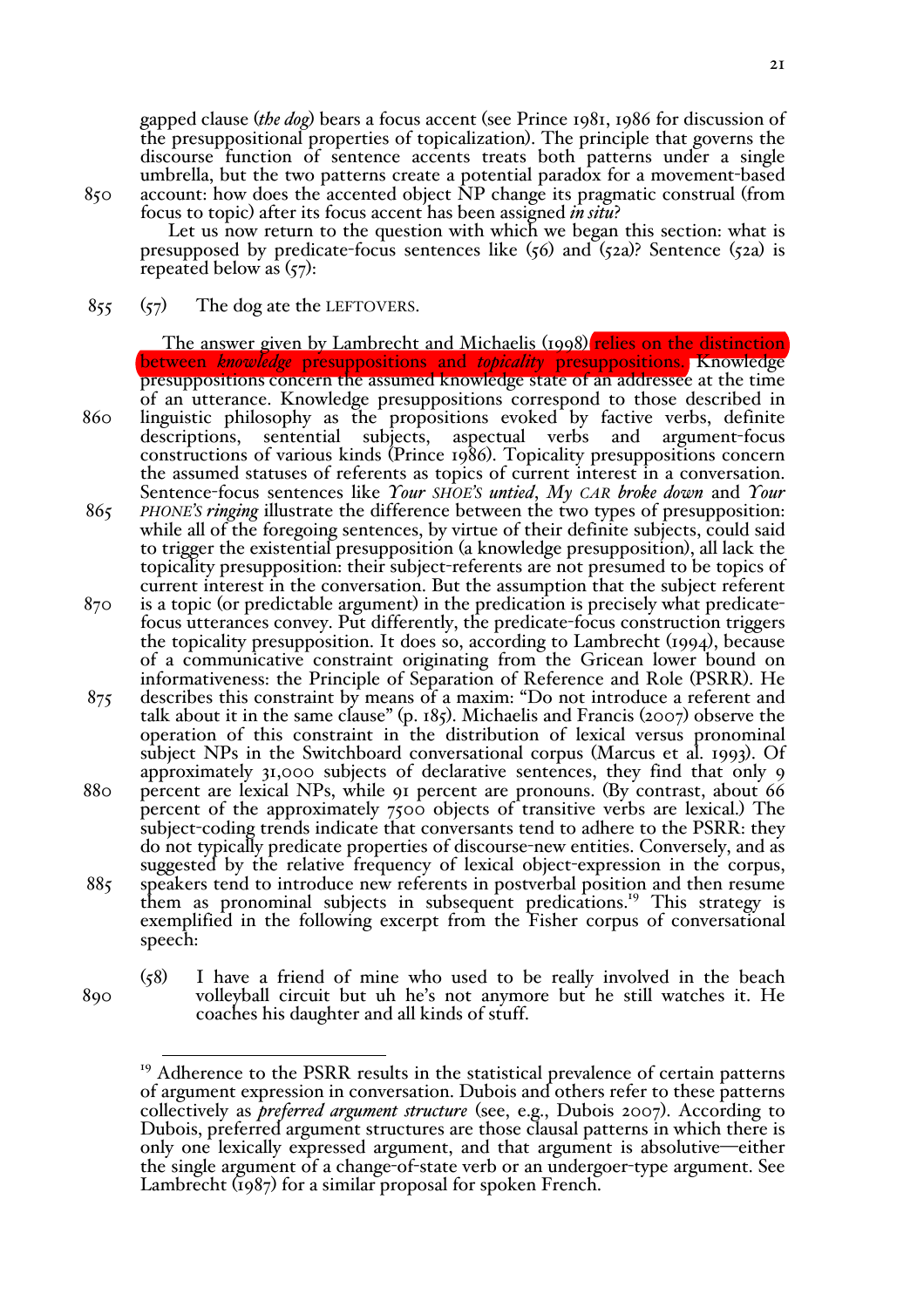At the same time, the presence of some 3,000 lexical-subject predications in the Switchboard corpus indicates that the PSRR is a violable constraint. The passage in (59), also from the Fisher corpus, exemplifies the use of a lexical subject (shown 895 in boldface):

- 
- (59) [In a conversation about the Red Lobster restaurant] My friend used to work at Red Lobster actually, and she used to be so fed up with people coming in and being like oh it's mostly seafood seafood.

Michaelis and Francis (2007) argue that the use of a lexical subject represents a 900 short-circuited form of referent introduction that privileges (speaker-based) effort conservation over (hearer-based) explicitness. The lexical-subject strategy subserves effort conservation because it enable the speaker to achieve in a single clause what would ordinarily require a sequence of clauses—the first a presentational clause (with a discourse-new postverbal argument) and the second

- 905 a topic-comment clause (with a discourse-old subject). Michaelis and Francis argue that if one assumes the presuppositional analysis of predicate-focus presupposition manipulation akin to that described by Lewis's (1979) rule for accommodation of presupposition: "If at time t something is said that requires presupposition  $p$  to be acceptable, and if  $P$  is not presupposed just before  $t$ ,
- <sup>910</sup> presupposition p to be acceptable, and if P is not presupposed just before t, then—*ceteris paribus* and within certain limits—presupposition P comes into existence at  $t^*$  (Lewis 1979: 172). Applied to the case at hand, this means that if a speaker uses a predicate-focus predication when the topicality presupposition is not satisfied, the hearer is capable of supplying it, insofar as the associated
- 915 existential presupposition is banal (Kay 1992): the speaker has a friend, sister, etc. Accommodation of the topicality presupposition is also potentially facilitated by the linguistic mark carried by most new topics: the topic-establishing accent found in double-peak sentences like  $(56)$ .
- Presuppositional properties of focus constructions are relevant not only for the 920 description of prosody and conversational referring behavior, but also for the establishment of inheritance relations among pragmatically specialized constructions, as shown by Birner et al. (2007) in their recent study of the family of argument-structure constructions comprising *th*-clefts (e.g., *That's John who wrote the book*), equatives with epistemic *would* and a demonstrative subject (e.g., 925 *That would be John*) and simple equatives with demonstrative subjects (e.g., *That's*
- *John*). The latter two constructions, they argue, should not be analyzed as truncated clefts (*pace* Hedberg 2000). Instead, as they demonstrate, all three constructions inherit formal, semantic and information-structure properties from an argument-focus construction used for equative assertions. The construction
- 930 contains a copular verb, requires a demonstrative subject and presupposes an open proposition whose variable is referred to by the demonstrative subject. (The postcopular focal expression identifies this variable, as in other argument-focus constructions.) Thus, for example, in the sentence *That will be John*, the demonstrative subject refers to the variable in a presupposed open proposition
- 935 (e.g., 'x is at the door'). They argue that the family of equative constructions exhibits functional compositionality, as state of affairs in which "the discoursefunctional properties of a complex structure are determined by the functional and semantic properties of its component parts" (Birner et al. 2007: 319, fn. 1). The Birner et al. analysis is elegant and intuitively appealing, and further supports the 940 claim that constructional and compositional modes of analysis are compatible.

# 10.Conclusion

In asking what constructions mean we must also ask how constructions mean. Constructions invoke formal properties ranging from syntactic categories to prosodic features to fixed lexical forms. All such patterns must interact in the 945 licensing of utterances. These patterns, the constructions that constitute a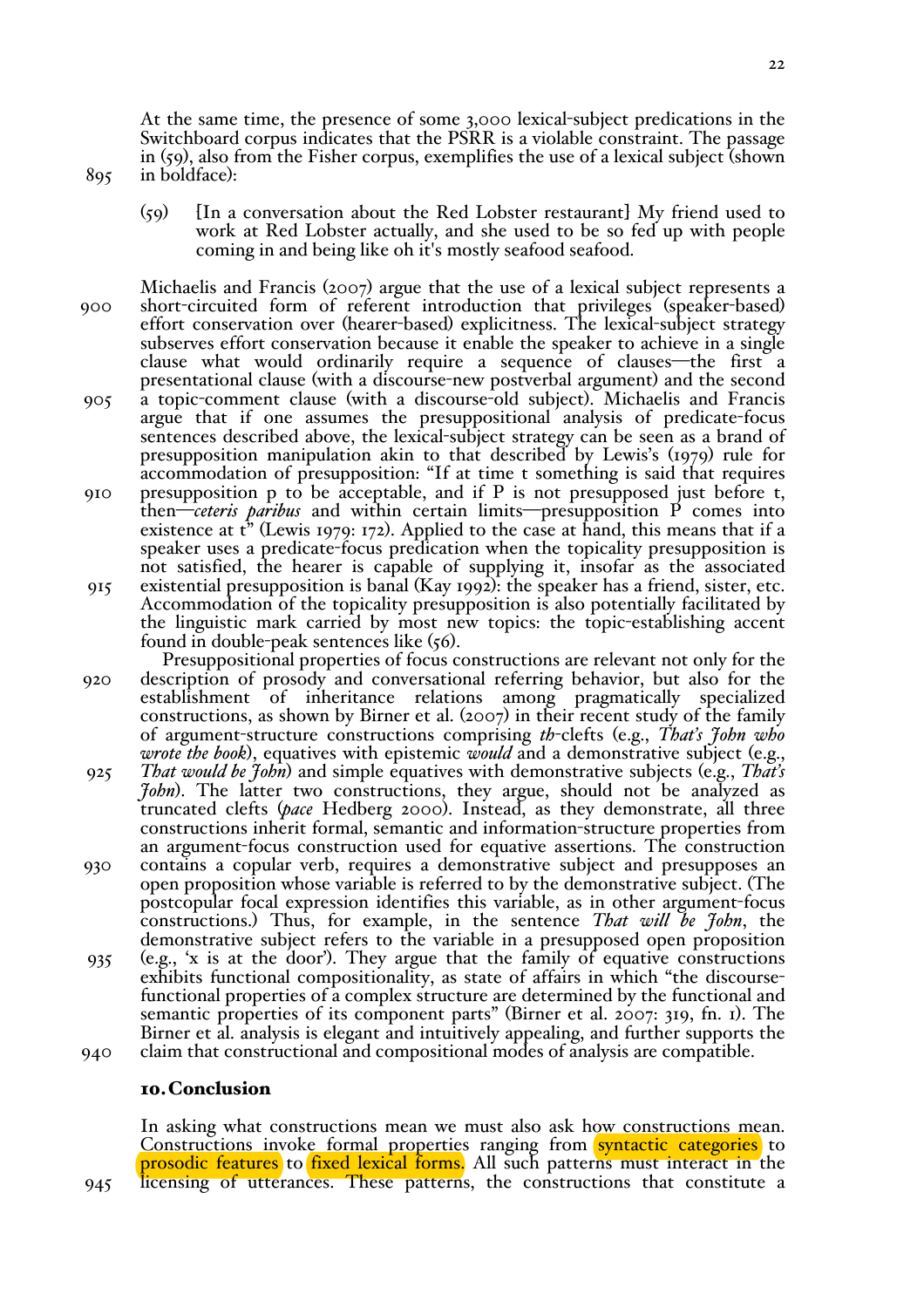grammar, unite form and meaning. The recursive nature of a language comes from the fact that we can use in a construct licensed by a construction A a construct that is licensed by a distinct construction B. While no current syntactic theory has failed to acknowledge that verbal idioms and their ilk can be embedded as the

- 950 terminal nodes of regularly constructed phrases, non-constructionists have been less apt to acknowledge another fact about embedding: regular patterns can be embedded in idiomatic ones. Examples include the *What's X doing*  $\hat{Y}$ ? construction (Kay & Fillmore 1999), subjectless tagged sentences (Kay 2002), the *just because* sentence type described by Bender and Kathol (2001) and the double-copula construction analyzed by Brenier and Michaelis (2005). The *seamless* integration
- 955 construction analyzed by Brenier and Michaelis (2005). The seamless integration<br>in actual sentences of the relatively idiomatic constructions, with the special<br>meanings they introduce, and the more productive ones-whic of narrow compositionality–at once demonstrate the usefulness of the broad concept of compositionality and provide an attractive challenge for semantic 960 research.

#### References

- Akmajian, Adrian. 1984 Sentence types and the form-function fit. *Natural*  965 *Language and Linguistic Theory* 2: 1–23.<br>Bender, Emily and Andreas Kathol. to appear. Constructional effects of *just* 
	- because...doesn't mean. Proceedings of the Twenty-seventh Annual Meeting of the *Berkeley Linguistics Society*.
- Birner, Betty, Jeffrey Kaplan and Gregory Ward. 2007. Functional 970 compositionality and the interaction of discourse constraints. *Language* 83: 317-343.
	- Borsley Robert. 2004. An approach to English comparative correlatives. In S. Müller, (ed.), *Proceedings of the fourth conference on Head-Driven Phrase Structure Grammar*. Stanford: CSLI Publications.
- 975 Brenier, Jason M. and Laura Michaelis. 2005. Optimization via syntactic amalgam: Syntax-prosody mismatch and copula doubling. *Corpus Linguistics and Linguistic Theory* 1: 45-88.

Chomsky, Noam. 1995. *The Minimalist Program*. Cambridge, MA: MIT Press.

- Chomsky, Noam and Morris Halle. 1968. *The Sound Pattern of English.* New York: 980 Harper and Row.
	- Copestake, Ann, Dan Flickinger, Carl Pollard and Ivan A. Sag. 2005. Minimal recursion semantics: An introduction. *Research on Language and Computation*  $3: 281 - 332.$ 
		- Cornulier, Benoît de. 1986. Effets de sens. Paris: Editions de Minuit.
- 985 Culicover, Peter. 1970. One more can of beer. *Linguistic Inquiry* 1: 366–369.
	- Culicover, Peter. 1997. *Syntactic Nuts: Hard Cases in Syntax*. Oxford: Oxford University Press.
		- Culicover, Peter and Ray S. Jackendoff. 1997. Semantic subordination despite syntactic coordination. *Linguistic Inquiry* 28: 195–217.
- 990 Culicover, Peter and Ray Jackendoff. 1999. The view from the periphery: the English comparative correlative. *Linguistic Inquiry* 30: 543-571.
	- Dubois, John. 2007. Argument structure: grammar in use. In J. Dubois, L. Krumpf and W. Ashby, (eds.), *Preferred Argument Structure: Grammar as Architecture for Function*. Amsterdam: Benjamins. 11-60.
- 995 Ducrot, Oswald. 1972. *Dire et ne pas Dire*. Paris: Hermann.
	- Ducrot, Oswald. 1973. *La Preuve et le Dire*. Paris: Mame.
		- Fillmore, Charles J. 1985. Frames and the semantics of understanding. *Quaderni di Semantica* 6: 222-254
		- Fillmore, Charles J. 1986. Varieties of conditional sentences. In F. Marshall, A.
- 1000 Miller and Z.-S. Zhang, (eds.), *Proceedings of the Third Eastern States Conference on Linguistics*. Columbus, Ohio: Ohio State University Department of Linguistics. 163-182.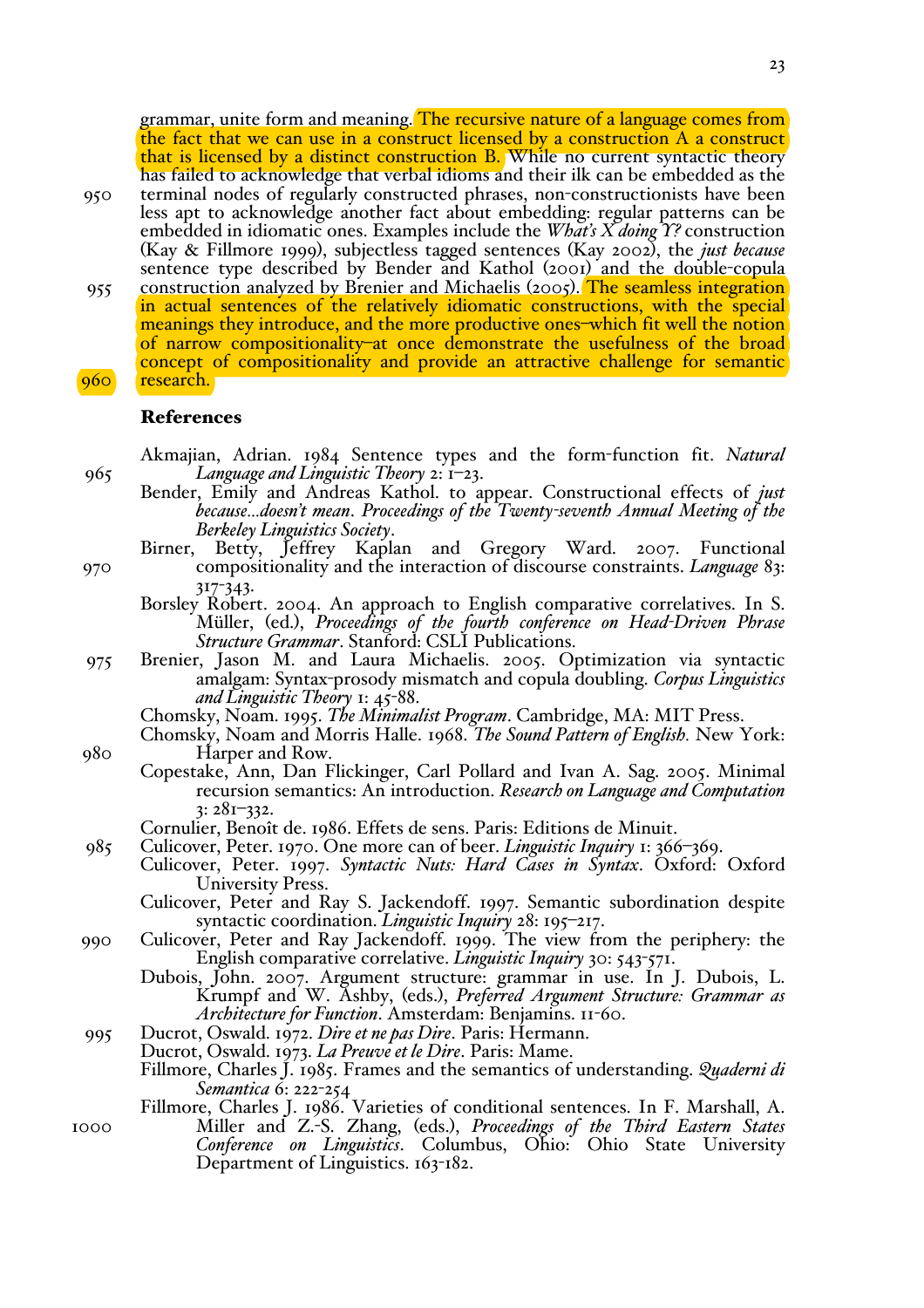Fillmore, Charles J., Paul Kay, Laura A. Michaelis and Ivan A. Sag. In prep. 1010 *Construction Grammar*. Stanford: CSLI Publications. Gawron, Jean Mark. 1985. A parsimonious semantics for prepositions and *Society*, Part 2: *Papers from the Parasession on Causatives and Agentivity*. 32-47. Gawron, Jean Mark. 1986. Situations and prepositions. *Linguistics and Philosophy* 9: <sup>1015</sup> <sup>427</sup>-476. Ginzburg, Jonathan and Ivan A. Sag. 2000. *Interrogative Investigations: The Form, Meaning and Use of English Interrogatives*. Stanford: CSLI Publications. Goldberg, Adele. 1995. *Constructions: A Construction Grammar Approach to Argument Structure*. Chicago: University of Chicago Press. 1020 Goldberg, Adele. 2005. *Constructions at Work: The Nature of Generalizations in*  Grice, H. Paul. 1967. Logic and conversation: The 1967 William James lectures.<br>Harvard University, Cambridge, MA. [reprinted as Grice 1989] Grice, H. Paul. 1975. Logic and conversation. In P. Cole and J. L. Morgan, (eds.), 58. Grice, H. Paul. 1989. *Studies in the Way of Words*. Cambridge, MA: Harvard University Press. Hedberg, Nancy. 2000. The referential status of clefts. *Language* 76: 891–920. 1030 Horn, Laurence R. 1985. Metalinguistic negation and pragmatic ambiguity. *Language* 61: 121-174. Horn, Laurence R. 1989. *A Natural History of Negation*. Chicago: University of Chicago Press. Jackendoff, Ray. 1972. *Semantic Interpretation in Generative Grammar*. Cambridge, 1035 MA: MIT Press. Jackendoff, Ray. 1990. *Semantic Structures*. Cambridge, MA: MIT Press. Jackendoff, Ray. 1997. *The Architecture of the Language Faculty*. Cambridge, MA: MIT Press. Kay, Paul and Charles J. Fillmore. 1999. Grammatical constructions and linguistic 1040 generalizations: The 'what's X doing Y' construction. *Language* 75: 1-33. Kay, Paul. 1989. Contextual operators: *respective*, *respectively*, and *vice versa*. *The* 181–192. Kay, Paul. 1992. The inheritance of presuppositions. *Linguistics and Philosophy* 15:  $1045$   $333-381$ . Kay, Paul. 1997. *Words and the Grammar of Context*. Stanford: CSLI Publications. Kay, Paul. 2002. English subjectless tagged sentences. *Language* 78: 453-81. Kay, Paul. 2004. Pragmatic aspects of constructions. In L. Horn and G. Ward, (eds.), *The Handbook of Pragmatics*. Oxford: Blackwell. 675-700. 1050 Kay, Paul. 2005. Argument-structure constructions and the argument-adjunct *Back to the Roots.* Amsterdam: Benjamins. 71-98. Lakoff, George. 1973. Hedges: A study in meaning criteria and the logic of fuzzy concepts. *The Journal of Philosophical Logic* 2: 458-508. 1055 Ladd, Robert. 1995. *Intonational Phonology*. Cambridge: Cambridge University Press. Lambrecht, Knud. 1987. On the status of SVO sentences in French discourse. In

Webelhuth, J.-P. Koenig and A. Kathol, (eds.), *Lexical and Constructional*  1005 *Aspects of Linguistic Explanation*. Stanford: CSLI Publications. 113-28. Fillmore, Charles J., Paul Kay and Mary C. O'Connor. 1988. Regularity and

Fillmore, Charles J. 1999. Inversion and constructional inheritance. In G.

idiomaticity in grammatical constructions: The case of let alone. Language  $64:501-538.$ 

- 
- CAUSE. *The Proceedings of the Twenty-First Meeting of the Chicago Linguistics*
- 
- 
- 
- -
- 1025 *Syntax and Semantics*, Vol. 3: Speech Acts. New York: Academic Press. 41-
	-
	- -
	-
	-
	-
	- *Proceedings of the Fifteenth Annual Meeting of the Berkeley Linguistics Society*.
	-
	-
- distinction. In M. Fried and H. Boas, (eds.), *Grammatical Constructions:* 
	-
	- - R. Tomlin, (ed.), *Coherence and Grounding in Discourse*. Amsterdam: Benjamins. 217-261.